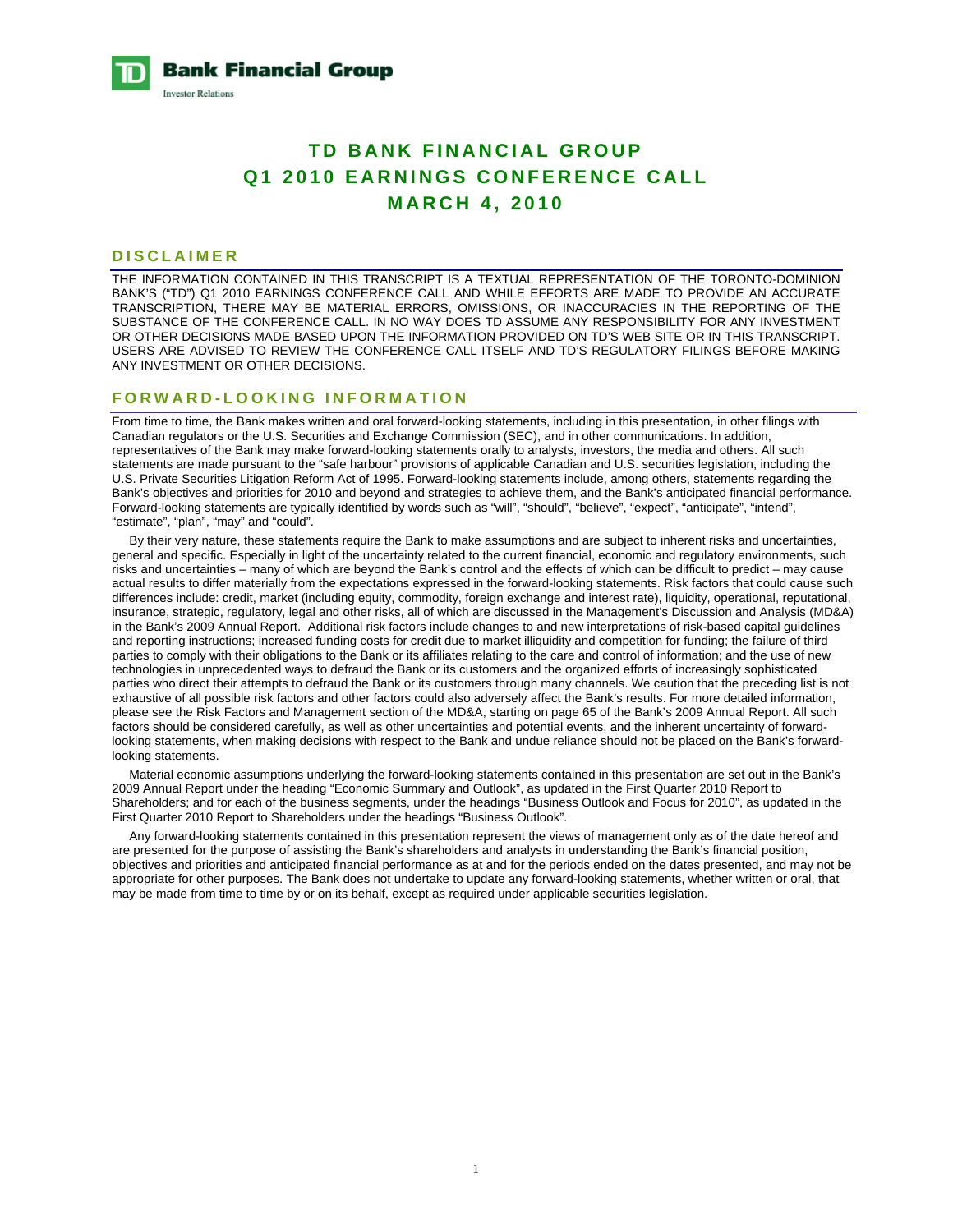

## **CORPORATE PARTICIPANTS**

| Ed Clark              | President & CEO, TD Bank Financial Group                               |
|-----------------------|------------------------------------------------------------------------|
| Colleen Johnston      | Group Head Finance & CFO, TD Bank Financial Group                      |
| <b>Bharat Masrani</b> | Group Head U.S. Personal & Commercial Banking, TD Bank Financial Group |
| <b>Bob Dorrance</b>   | Group Head, Wholesale Banking, TD Bank Financial Group                 |
| Tim Hockey            | Group Head, Canadian Banking, TD Bank Financial Group                  |
| <b>Bill Hatanaka</b>  | Group Head, Wealth Management, TD Bank Financial Group                 |
| <b>Bernie Dorval</b>  | Group Head, Insurance & Global Development, TD Bank Financial Group    |
| Mark Chauvin          | Executive Vice President & Chief Risk Officer, TD Bank Financial Group |
| Tim Thompson          | Senior Vice President, Investor Relations, TD Bank Financial Group     |

# **AUDIENCE PARTICIPANTS**

| John Reucassel           | <b>BMO Capital Markets - Analyst</b>    |
|--------------------------|-----------------------------------------|
| Michael Goldberg         | Desjardins Securities- Analyst          |
| <b>Yassen Dimitrov</b>   | Goodman & Co. - Analyst                 |
| <b>Richard Tattersal</b> | Heathbridge Capital - Analyst           |
| Steve MacMillan          | Pyramis Global Investors - Analyst      |
| Jason Bilodeau           | TD Newcrest- Analyst                    |
| <b>Ohad Lederer</b>      | Veritas Investment Management - Analyst |

# **CONFERENCE CALL PARTICIPANTS**

| <b>Brad Smith</b>      | CI Capital - Analyst               |
|------------------------|------------------------------------|
| Darko Mihelic          | <b>Cormark Securities- Analyst</b> |
| Mario Mendonca         | <b>Genuity Capital - Analyst</b>   |
| Sumit Malhotra         | Macquarie Capital - Analyst        |
| <b>Steve Theriault</b> | Merrill Lynch Canada - Analyst     |
| <b>Cheryl Pate</b>     | Morgan Stanley - Analyst           |

# **PRESENTATION**

# **ACT Operator**

Welcome to the TD Bank Financial Group Conference Call.

At this time all participants are in a listen only mode.

Following the presentation we will conduct a question and answer session.

If anyone has any difficulties hearing the conference please press star 0 for Operator assistance at any time.

I will now place your lines back on music hold until the conference begins.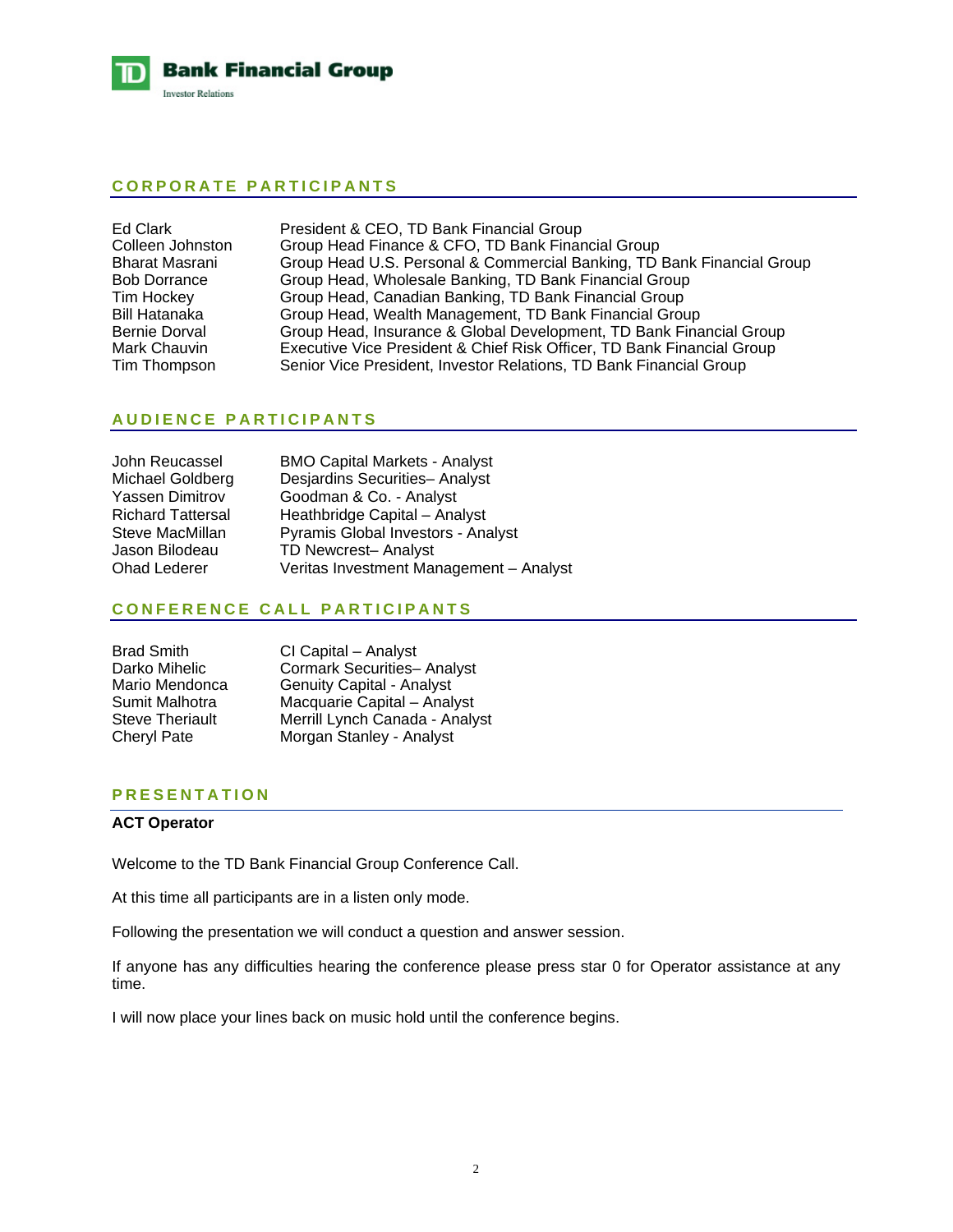

### **Tim Thompson - TD Bank Financial Group - Senior Vice President, Investor Relations**

Good afternoon and welcome to the TD Bank Financial Group's First Quarter 2010 investor presentation.

My name's Tim Thompson and I'm Head of Investor Relations at the Bank.

We'll begin today's presentation with strategic remarks from Ed Clark, the bank's CEO after which Colleen Johnston, the bank's CFO will present our First Quarter operating results.

Mark Chauvin, Chief Risk Officer will then offer comments on credit quality.

After that, we'll entertain questions from those present and from pre-qualified analysts and investors on the phone.

Also present today to answer your questions are Bob Dorrance, Group Head Wholesale Banking, Bernie Dorval, Group Head Insurance and Global Development, Bill Hatanaka, Group Head Wealth Management, Tim Hockey, Group Head Canadian banking and Bharat Masrani, Group Head, US P&C Banking.

As in the past we're trying to keep the call to about one hour, with Ed, Colleen and Mark's comments taking up about half that time.

Please turn to Slide 2.

I'd like to caution our listeners by stating the following on behalf of those speaking today.

We know that this presentation contains forward-looking statements and actual results could differ materially from what is discussed.

Any forward-looking statements contained in this presentation represent the views of management only as of today and are presented for the purpose of assisting the bank's shareholders and analysts in understanding the bank's financial position.

Objectives and priorities and anticipated financial performance as that and for the periods ended on the dates presented may not be appropriate for other purposes. Certain material assumptions were applied in making these statements and you can find additional information about such assumptions and the material Risk Factors that could cause actual results to differ in our Q1 2010 MD & A and 2009 Annual Report which could be found on our website at TD.com.

With that I'll turn the presentation over to Ed.

# **Ed Clark - TD Bank Financial Group - President and CEO**

Thanks, Tim.

Before I begin my formal remarks, I'd like to make everyone aware of a thing that I think some people know, and that this is Tim Thompson's last quarter as Head of Investor Relations.

Tim has done a spectacular job I think representing the Bank with the investment community.

He's now moving on to a key role in TD Canada Trust, so if you liked TD Canada Trust's earnings this quarter, wait until Tim arrives, I'm sure they're gonna be even better, so if I can just take this opportunity to say Tim, you did a terrific job and we really appreciate everything you did.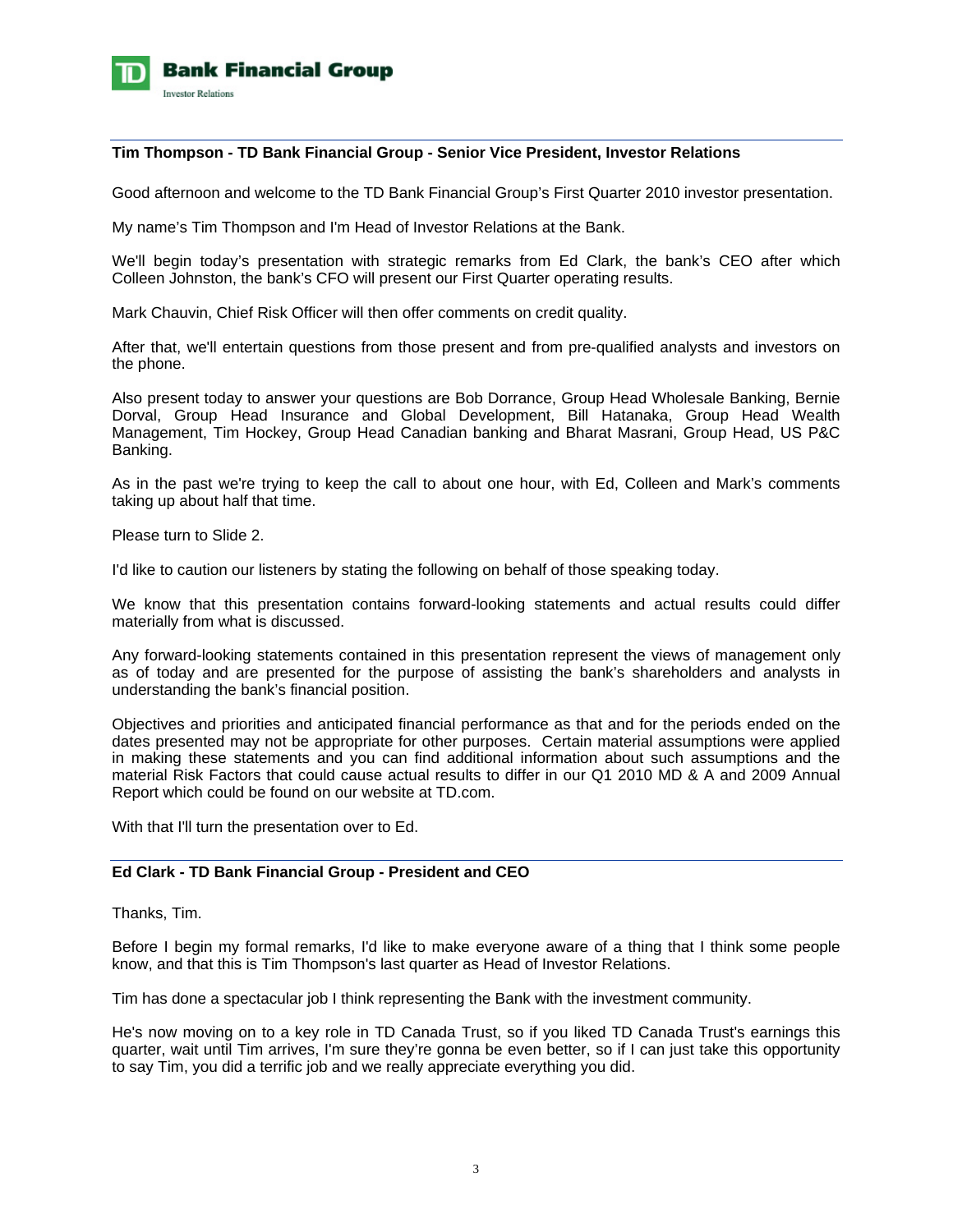

I also would like to introduce Rudy Sankovic, who is currently the CFO of Wealth Management and he is coming over to fulfill Tim's big shoes here.

I'm sure you're going to find that you get the same kind of service that you had before and the style of our IR relationships, which is openness, transparency and a balanced point of view I think will continue under Rudy.

So, Colleen is going to come up and give you the quarter results in detail.

I thought I'd just have some brief comments on our performance and try to give you a sense of how we see the year unfolding as it works its way through.

Well, obviously, we had an excellent quarter.

Record adjusted earnings with over \$1.4 billion in earnings, up 31% compared to last year and anchored again by \$1.1 billion this quarter in retail adjusted earnings.

Once again, we have to tell you our results surpass our expectations.

Overall we delivered record revenue, stable PCLs, and flat expenses.

Our performance was clearly fueled by our Canadian retail businesses and another record quarter from wholesale.

Our Balance Sheet remains strong, Tier 1 capital at 11.5% with over three quarters of it in intangible common equity, and despite a quarter where many things went right for us, we have to tell you that we still don't see that the world has changed a whole lot since the outlook we presented to you in the first quarter, last quarter.

You know, we have managed and we continue to see for us the message that we give is that we seem to be able to continue to outperform and we're going to be outperforming in what we see is a Canadian economy that's on a slow path to recovery but we also see continued weaknesses in the United States.

We continue to believe that the global economy is going to stay in a fairly fragile state for the rest of 2010.

Against this back drop, we're going to continue to focus on the same lower risk, high quality franchise businesses we've been building right through the financial crisis and the subsequent recession.

Our better than expected financial strength allows us to continue to stay focused on actions that insure that as we emerge and the world emerges in 2011, TD will emerge with momentum on its side. So let me say a few words about each of our businesses.

TD Canada Trust, what to say, is simply an unbelievable franchise.

This quarter was a quarter of records, record revenue, record earnings, record efficiency, and record customer satisfaction, the most important measure of all.

Clearly, a buoyant housing market in Canada has helped our volumes in the real estate secured lending but we continue to build momentum across-the-board with market share gains in personal and business lending as well as in business deposits and insurance.

What's even more remarkable is that we achieve these record earnings despite higher PCLs and higher insurance loss rates compared to last year, so we haven't had yet the benefits that we think we're going to see in the future of declining PCLs.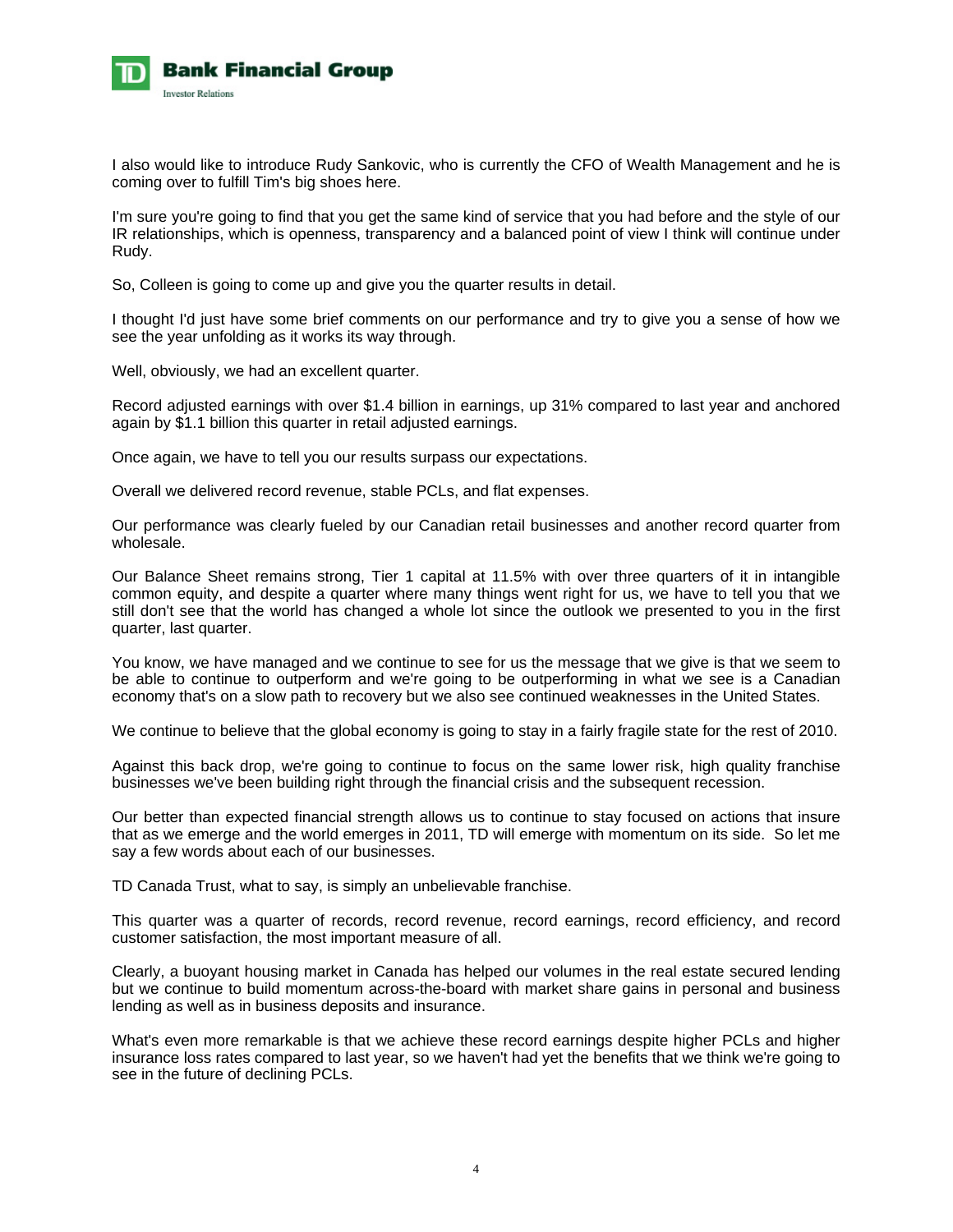

Moving to Wealth.

We had a solid quarter.

The story here is really the rebound in the equity markets.

We're continuing to perform extraordinarily well at asset gathering with solid sales of long term Mutual Funds in Canada.

We continue to see very strong in-flows at TD Ameritrade which, coupled with excellent levels of transaction activity, has contributed positively.

Wholesale.

Well, clearly 2009 was a huge year for us but at that time we cautioned the market about the sustainability of those 2009 earnings.

So here we are with another exceptional quarterly performance, so what's happened?

Well, from a business point of view, we're just continuing to focus on our franchise businesses and they continue to perform remarkably well.

I think we frankly have been surprised by the shift to a pure franchise play at how profitable that shift is, and it's important to recognize that we are not taking on more risk to achieve our financial results.

Our risk weighted assets are flat with last quarter, and a third less than last year.

This quarter, we did have a number of things go our way.

We exited some positions in our non-core businesses on favorable terms, helped by good market conditions and superior execution, and valuations continue to provide a tail wind, as credit spreads narrowed close to their pre-financial crisis levels.

With these things in mind we're going to caution you once again that wholesale earnings should normalize going forward.

Turning to the United States, we think we actually had a pretty good quarter in the context of continuing difficult market conditions.

We're extremely pleased with the fundamentals of our business there and we're extremely pleased with how the team has performed following integration.

Having said that though, we still believe that 2010 will be pretty tough, as the headwinds we're facing are as strong as the tail winds.

What does that mean?

Well that means that earnings may be in a bit of a holding pattern at current levels.

So what are those headwinds?

Well they include PCLs that we believe will remain elevated until the end of the year, continued low normal interest rates, intense competition for both loans and deposits, regulatory uncertainty, and obviously the already announced changes to overdraft fees, but for us, what partially or wholly almost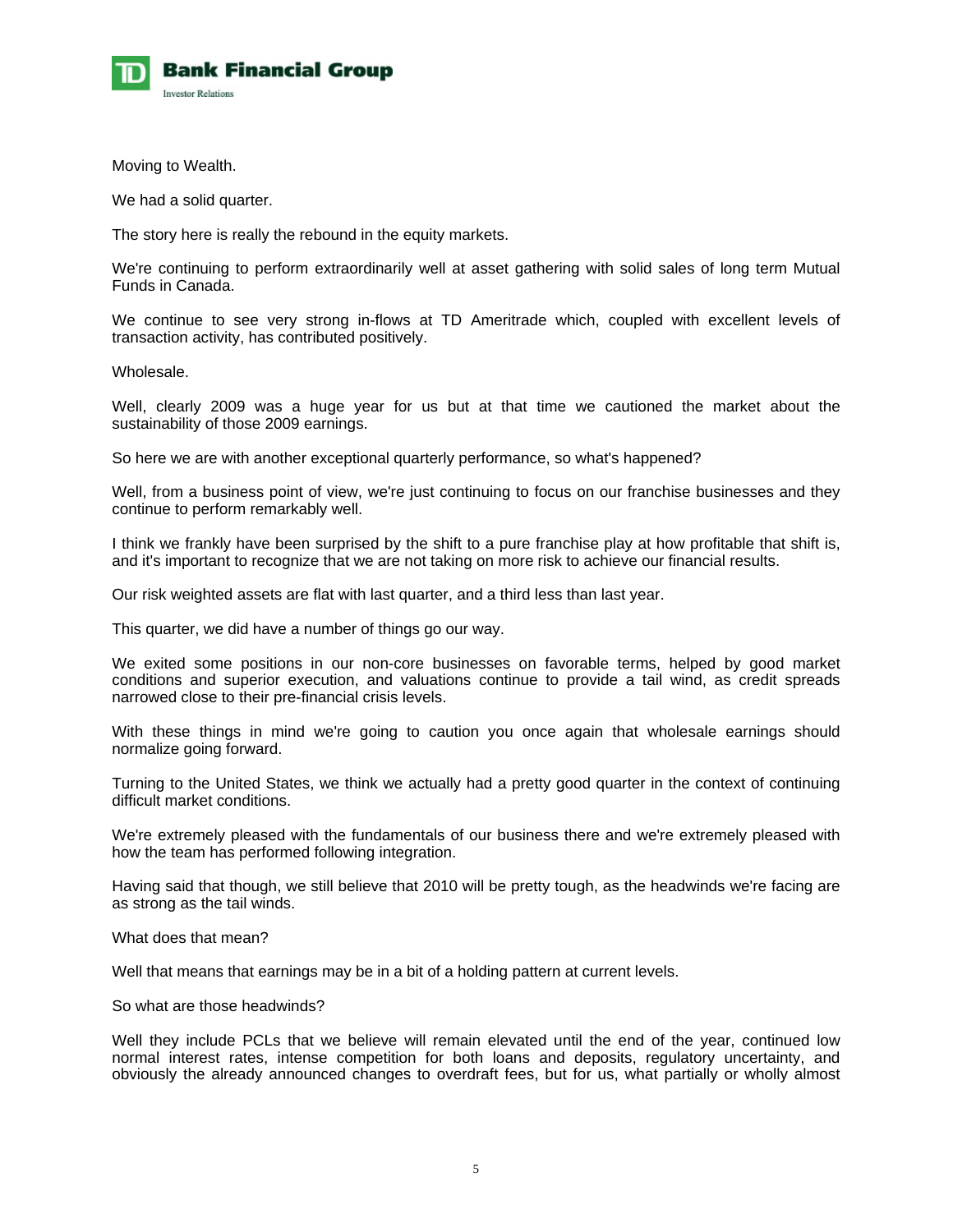

offsets the tail winds includes our better business model combined with the completion of the integration so that now we can focus our intention on leveraging our great brand, strong distribution, and enviable customer base.

So let's move to talk about how we see the rest of the year shaping up. With the first few months behind us, it's clear that our business model is pretty well positioned.

Overall, the four key factors that have determined earnings growth from here are the same ones I talked about last quarter.

PCLs, the level of nominal interest rates, the speed at which we normalize in the Capital Markets and our rate of organic growth.

Our base case for 2010 is balanced with a decent amount of caution; however, there are reasons to be somewhat optimistic about growth in 2010, even though it is a transition year.

A strong earnings performance in Canadian retail should more than offset any normalization in wholesale earnings.

Key indicators that we're watching are volume growth in TDCT, general market conditions, and trading volumes in Canadian wealth and the speed of the normalization in wholesale.

Looking to 2011, we expect then to see additional earnings contribution from declining PCLs and rising interest rates in our retail businesses.

In Canada, PCLs were up year-over-year but they were flat compared to last quarter.

We're seeing increasing evidence that loss rates have peaked in the personal book.

Initially offsetting these declines will likely be modest PCL increases in the commercial book from current very low levels and of course the continued growth in retail volumes.

In the United States we see PCLs continue to hover around Q1 levels.

We can't point anything that suggests a looming problem in the context of the current economic conditions but we also don't see a sudden improvement.

We think 2010 will be a grind and we'll be continuing to build reserves until we see the fundamental economic conditions improve.

We're still pleased with the quality of our wholesale loan book.

We don't see anything that causes us concern at this point.

There is a chance that we will be able to go through the rest of the recovery period with no substantial losses in that book.

As before, our Wealth Management Businesses and TD Bank, America's most convenient Bank remained most exposed to very low nominal interest rates.

When rates move higher, we expect the corresponding lift in earnings in both businesses in time, and of course, in Wealth Management, we're very dependent on continued robust levels of trading.

Lastly, our organic growth continues and in Canada in particular, at a faster pace than any of us might have expected.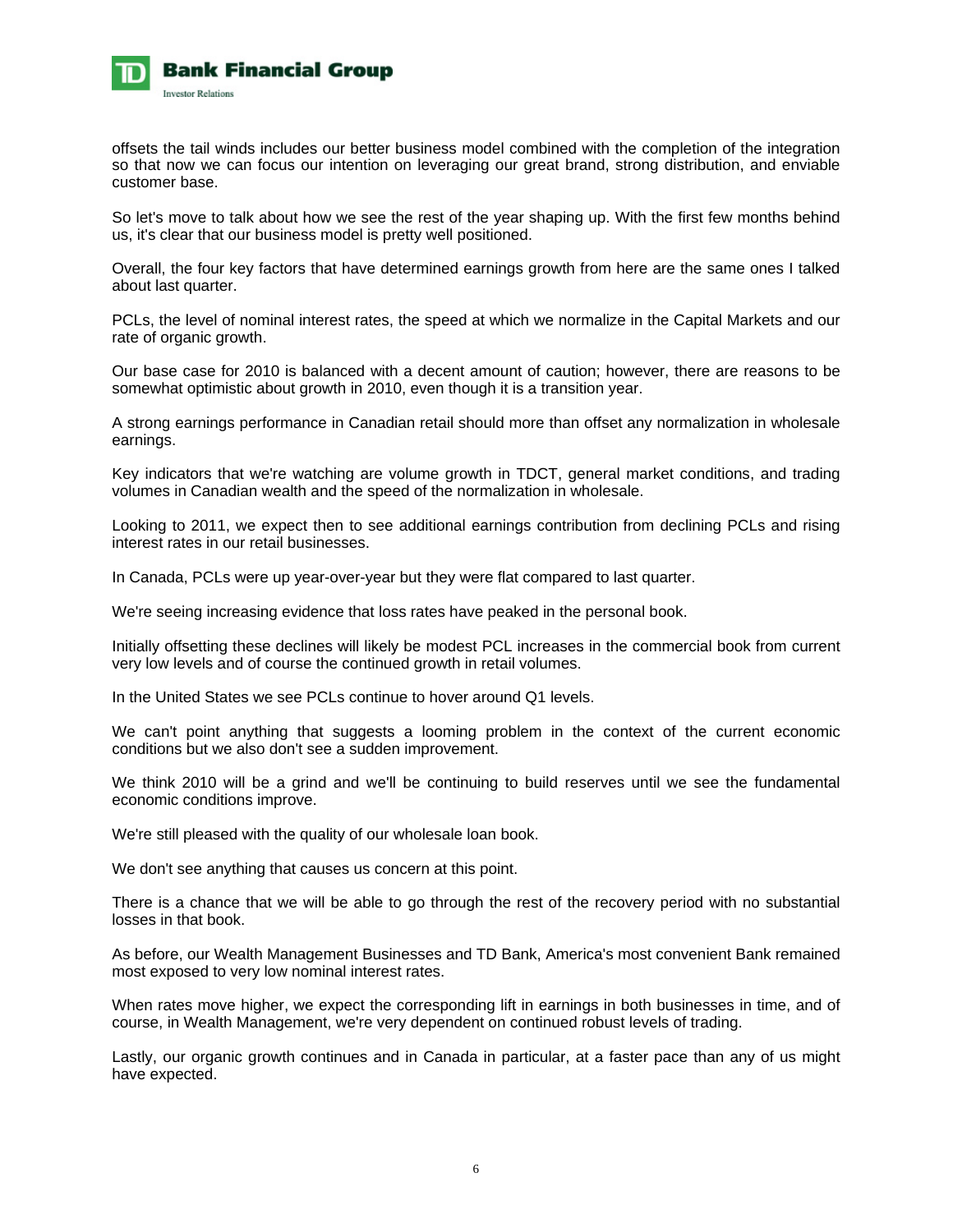

That also means we're already building growth for 2011. We're supporting that growth this year with continued reinvestment in our franchises.

In insurance, we're cautiously optimistic that the combination of strong organic growth and improving margins, plus a return to more normal levels of weather-related claims will position us well for solid revenue growth.

Moving to Lending, in Canada we're pleased with the recent changes to the mortgage market announced by the government.

In line with a number of other factors, we expect a moderation of volumes in real estate secured lending as we move through the year.

In the United States, we're continuing to see good progress despite the headwinds there.

We're growing our personal lending volumes and although our commercial volumes have somewhat stabilized we're still gaining market share as other people shrink their books.

To wrap up, let me reiterate what you've heard me say before.

I believe that TD Bank has enormous earnings potential that we're going to see as we move into 2011. We are emerging from the financial crisis and the resulting economic recession with our business model intact and momentum on our side.

With that, I will turn our presentation over to Colleen.

### **Colleen Johnston - TD Bank Financial Group - Group Head Finance and CFO**

Well, thanks, Ed, and good afternoon to all.

Q1 2010 highlights. Total Bank adjusted net income was over 1.4 billion, a new record, up 31% from Q1 of 2009 and up 9% from last quarter.

Adjusted diluted earnings per share for the quarter, \$1.60 up 26% over last year and up 10% over last quarter.

Adjusted revenues exceeded 5 billion this quarter.

Again, a new record, and up 13% versus last year while credit losses and expenses were relatively flat.

Total adjusted retail earnings almost 1.1 billion, up 11% from a year ago and 10% over last quarter, mainly due to very strong performance in Canadian personal and commercial banking.

Excluding the foreign exchange impact, total retail was up 15% year-over-year.

Wholesale.

Another record quarter with net income of 372 million, up 40% over Q1 of '09 and flat to our record Q4 of '09. On an adjusted basis, the corporate segment posted a loss of 33 million compared with a 159 million loss last year.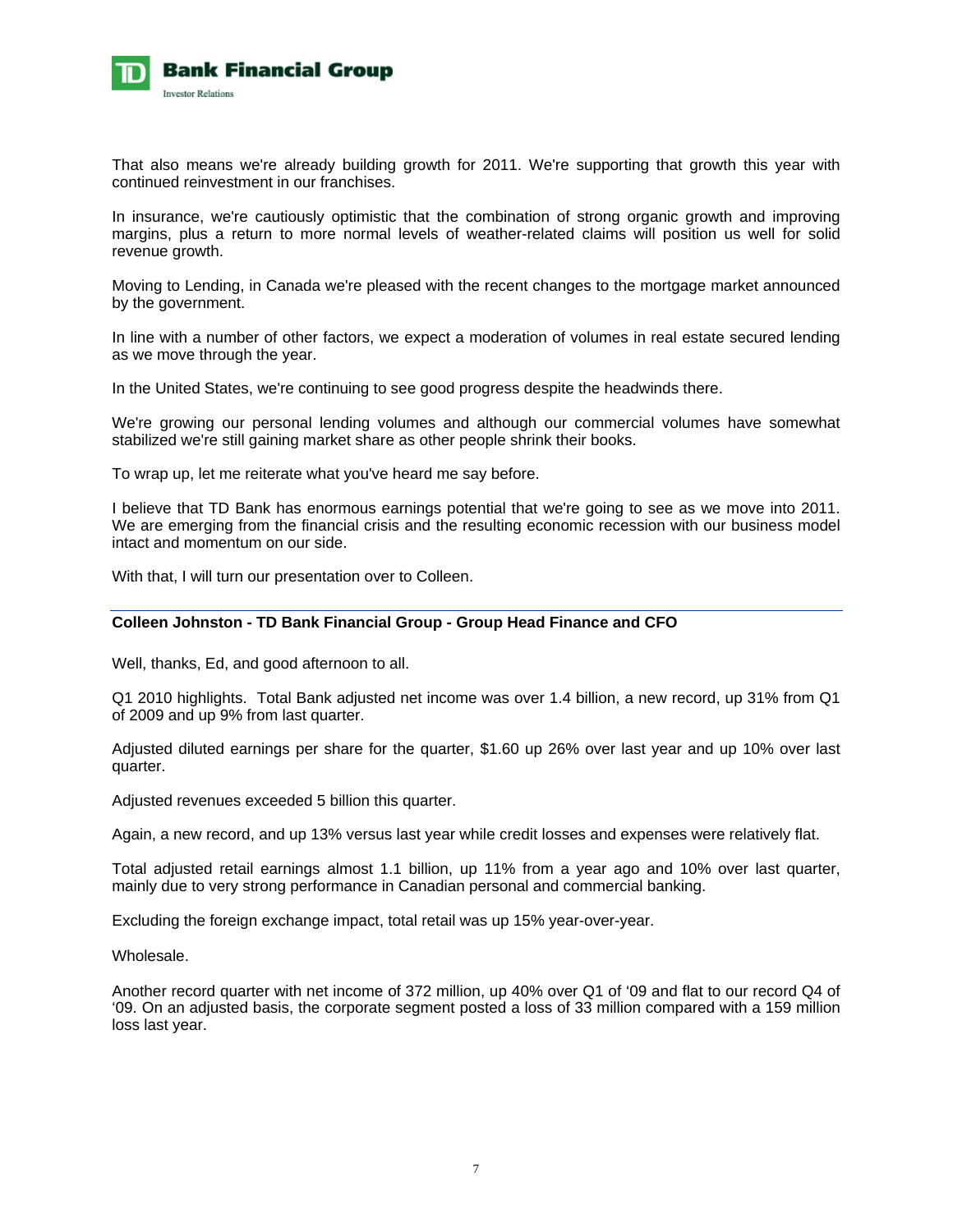

Compared to First Quarter last year, the lower adjusted net loss was due to higher securitization gains and favorable valuations, a decrease in losses associated with hedging and Treasury activities, unfavorable tax items reported last year, partially offset by the Winstar litigation gain in Q1 of last year.

Going forward we expect the corporate segment loss to range from 50 to 100 million per quarter.

Tier 1 capital ratio of 11.5% was up 20 basis points from last quarter mainly due to retained earnings growth.

Moving on, the next slide, reported net income was 1.3 billion or \$1.44 a share.

Adjusted net income of 1.4 billion or \$1.60 per share.

The difference between reported and adjusted results was due to six items of note.

Two of these I'd like to highlight are the first is the positive impact of scheduled reductions in the income tax rate resulting in a gain of 11 million after-tax or \$.01 a share on net future income tax liability and number two, the reversal of a provision for insurance claims of 17 million after-tax or \$.02 per share relating to a favorable outcome in a recent court decision.

You saw this item going the other way previously in Q1 of 2008. With Q1 2010 behind us, we have now retired the item of note for restructuring and integration charges relating to commerce.

The modest ongoing costs related to restructuring and integration will be reflected in adjusted earnings in the next couple of quarters.

Please turn to Slide 6.

Canadian PNC.

Net income of 720 million, as Ed said, up 23% from last year and 16% from last quarter and it was a quarter of new records.

Net income, revenue, efficiency, return on invested capital and customer satisfaction.

Compared to last year, positive operating leverage more than offset an 18% increase in PCLs.

So some highlights.

Revenue was up 11% over last year due to strong volume growth across most banking products and margin expansion partly offset by lower insurance revenues.

We saw strong volume growth primarily in real estate secured lending and in personal and business deposits.

Compared to last year, total lending for TDCT grew by 13% with personal up 14% and business up 4%. TDCT deposits grew 8% with core banking growth up 25% and business deposit growth up 14%.

For the quarter, revenues increased 4% sequentially due largely to volume growth and the HELOC repricing.

Provision for credit losses, 315 million up 18% from last year mainly due to volume growth and higher provisions on unsecured lending and credit cards.

PCLs were up 1% over last quarter.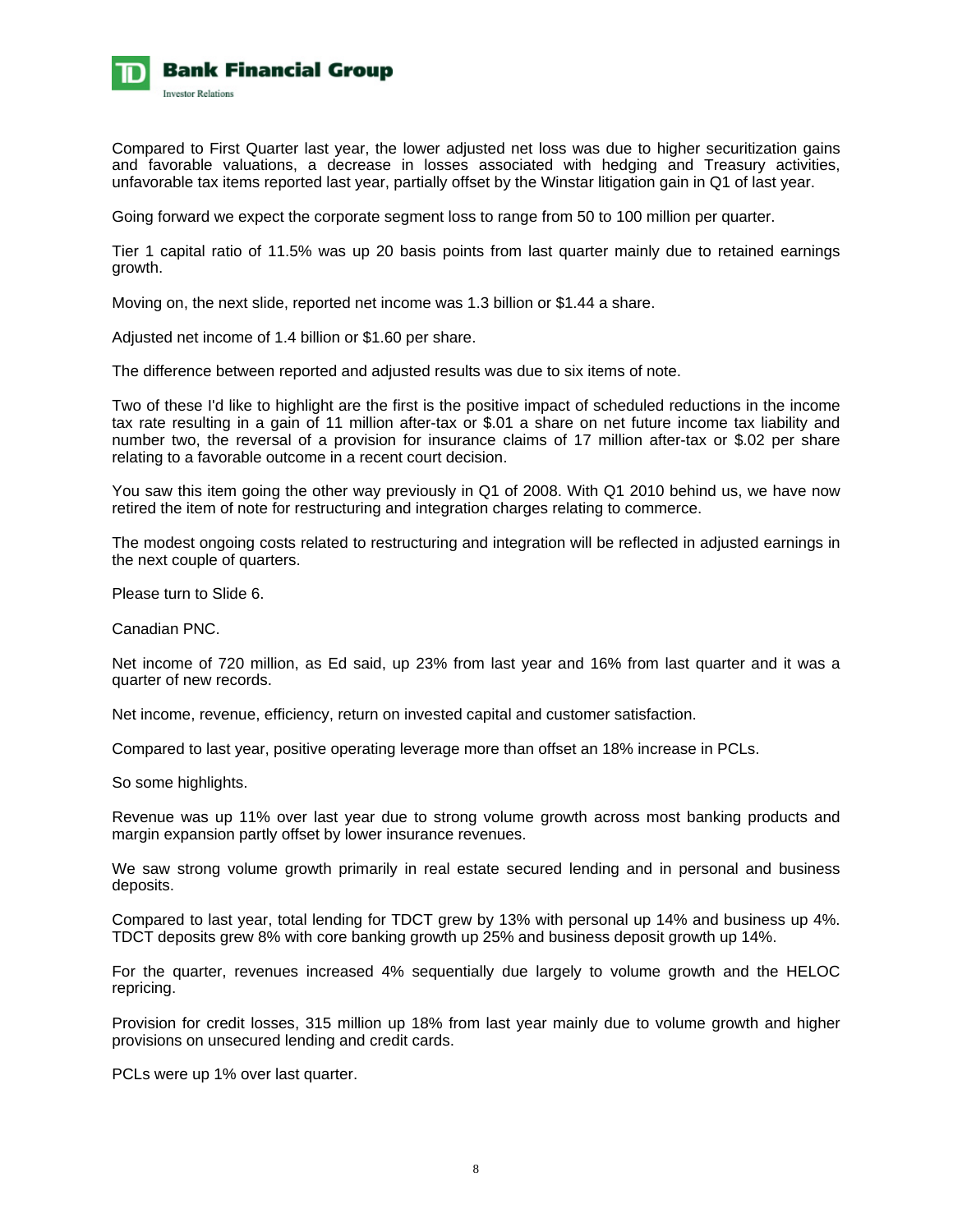

It's becoming apparent that personal PCL rates are cresting while we expect that business banking credit losses could increase during the year from current low levels.

Expenses up 1% from last year driven primarily by higher employee compensation and lower litigation costs.

Expenses down 3% sequentially due to higher Q4 Marketing and project costs.

Compared to last year, margin was up 11 basis points at 2.93 mainly due to margin expansion and real estate secured lending partly offset by margin compression and deposits.

The margin was up five basis points compared to last quarter.

Overall, an exceptional quarter for TD Canada Trust.

Please turn to Slide 7.

Our Global Wealth Management Business which excludes TD Ameritrade, net income of 101 million up 35% from last year and up 4% sequentially.

Earnings were helped by improved market conditions and higher asset levels.

Highlights.

Revenue of 590 million was up 1% from last quarter and up 12% from last year.

The year-over-year increase was driven by higher fees from increased average client assets, higher trading volumes, contributions from our U.K. acquisitions and higher client deposits and margin loans.

This increase was partially offset by margin compression due to the low rate environment and reduced commissions per trade as we grow our active trader client base in the online brokerage business.

Expenses were flat sequentially and up 6% from Q1 of '09 due to higher variable compensation, increased spending on infrastructure and expenses related to our UK acquisitions.

TD Ameritrade contributed 43 million to TD this quarter down 34 million or 44% from last year and down 16 million or 27% from last quarter.

The year-over-year decline was primarily due to lower earnings at TD Ameritrade combined with the impact of a stronger Canadian Dollar.

On the whole a very solid performance from Wealth.

Please turn to Slide 8.

US Personal and Commercial Bank.

In US dollars, adjusted net income was 216 million for the quarter, up 5% from last year and up 10% sequentially.

The US P&C segment continued to perform well in a challenging economic and uncertain regulatory environment.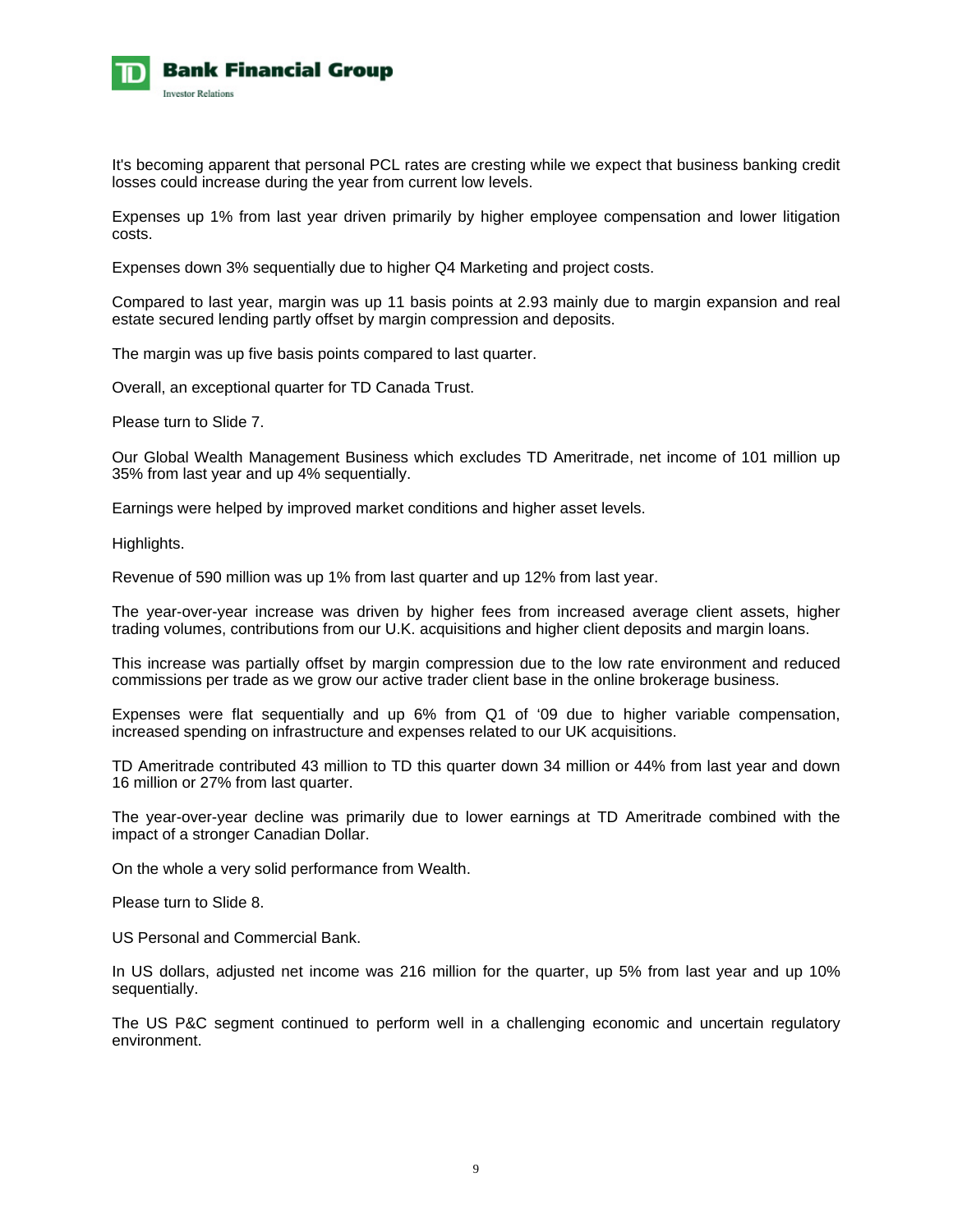

Generally revenues and expenses have been coming in higher than expected but we expect both should trend toward more normal levels over the next few quarters.

Some highlights.

Revenues were close to 1.1 billion, up 10% compared to last year and up 5% compared to last quarter.

Sequential improvement was due to higher fee based revenue including overdraft fees.

The increase reflects a now integrated product and service offering in the US. In terms of volume growth, we continue to see good deposit growth.

Retail core deposits were up 4% versus Q4 and 13% versus last year.

Lending volumes were relatively flat versus last quarter, a good performance when you consider the deleveraging that's happening across the US right now.

Expenses up 12% year-over-year, due to some ongoing integration costs and increase in FDIC premiums and new store openings, partly offset by commerce deal synergies.

We opened 13 new stores this quarter and are pleased with the start of our Metro Boston expansion strategy where we opened three new stores this quarter.

Compared to last quarter, expenses were up 3% mainly due to higher than expected integration costs.

Provision for credit losses, down 5% compared to last quarter and up 1% over last year.

Excluding provisions recorded on debt securities that are classified as loans, PCL's for the quarter was 182 million, an increase of 67 million or 58% compared with the first quarter last year primarily due to higher levels of charge-offs and higher reserve requirements resulting from the recession in the United States.

Margin was down 21 basis points over last year mainly due to the lower overall level of interest rates and related deposit margin compression.

Compared to last quarter, the margin was down five basis points primarily due to higher volume of lower spread deposit products.

On balance, a good quarter in the US Personal and Commercial Bank despite tough market conditions.

Moving on to wholesale, Slide 9.

Net income of 372 million, yet another record quarter up 40% from last year and flat sequentially.

Over the last several quarters, we've talked about wholesale earnings not being sustainable and here we are once again with another exceptional quarter.

We benefited from improved capital market trading activity and valuations, wider spreads and good client flow.

Additionally this quarter, we exited or amended a number of transactions on favorable terms. We definitely expect fewer such opportunities going forward.

Provision for credit losses, PCL of 8 million for the current quarter was mainly our cost of credit protection.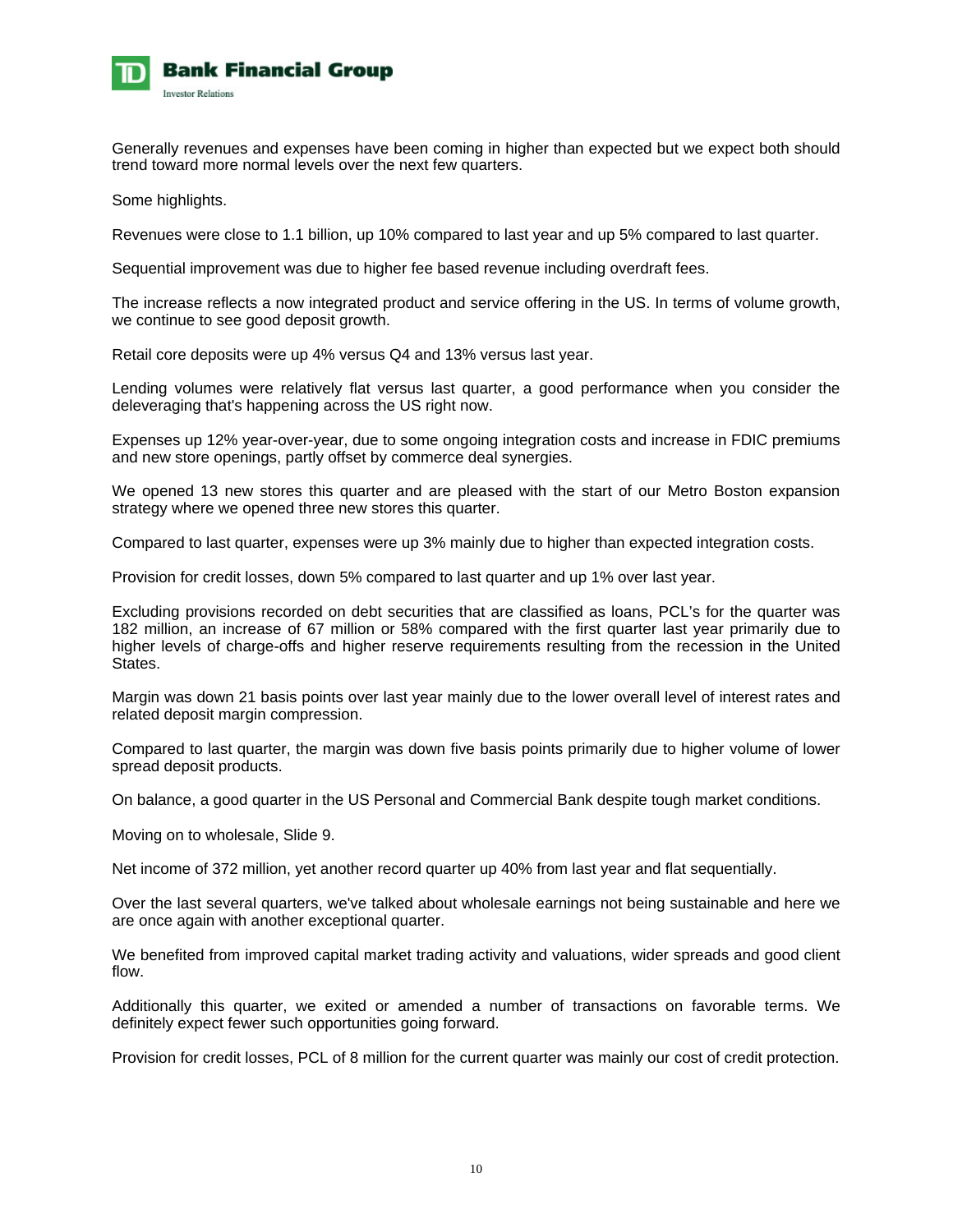

Expenses up 8% from last year due to higher variable compensation partly offset by lower severance, legal and regulatory costs.

Compared to last year, expenses were down 3% mainly due to lower severance costs.

Wholesale benefited from generally more favorable conditions than we would expect on a sustained basis for the remainder of the year.

We continue to expect wholesale return on invested capital to normalize at roughly 20% for the balance of the year.

Overall, this was another exceptionally strong quarter for the Wholesale Bank.

With that I'll turn things over to Mark.

#### **Mark Chauvin - TD Bank Financial Group - Executive Vice President - Chief Risk Officer**

Thank you, Colleen and good afternoon, everyone.

First I'll provide an overview of our performance at a consolidated level followed by brief highlights for each of the credit portfolios.

Please turn to Slide 10. Let me remind you that the information provided in this section is presented on a credit portfolio basis versus the financial results which are presented on a business segment basis.

The primary difference is the inclusion of US credit cards in the US credit portfolio.

Similar to last quarter, we've excluded the impact of the debt securities classified as loans to provide a clearer picture of US credit portfolio performance.

Turning to loan balances.

Lending growth was concentrated in the Canadian and US personal real estate secured portfolios consistent with our strategy to build a North American franchise.

Volumes were stable or down slightly in the balance of the credit portfolios.

Please turn to Slide 11. As expected, gross impaired loans continued to trend up, driven primarily by an increase in US personal and commercial impaired loans which I will discuss in more detail in a moment.

Impaired loans in the Canadian personal and commercial portfolio remained constant quarter-overquarter consistent with the general strengthening and the credit quality of the portfolio.

Specific allowance coverage of our impaired loans decreased slightly during the quarter.

We continue to monitor specific allowances closely and remain comfortable with the existing coverage level.

Please turn to Slide 12.

Credit losses remained elevated in Q1 due to continued high unemployment and bankruptcy rates combined with a broader effects of the recession particularly in our US commercial lending portfolio.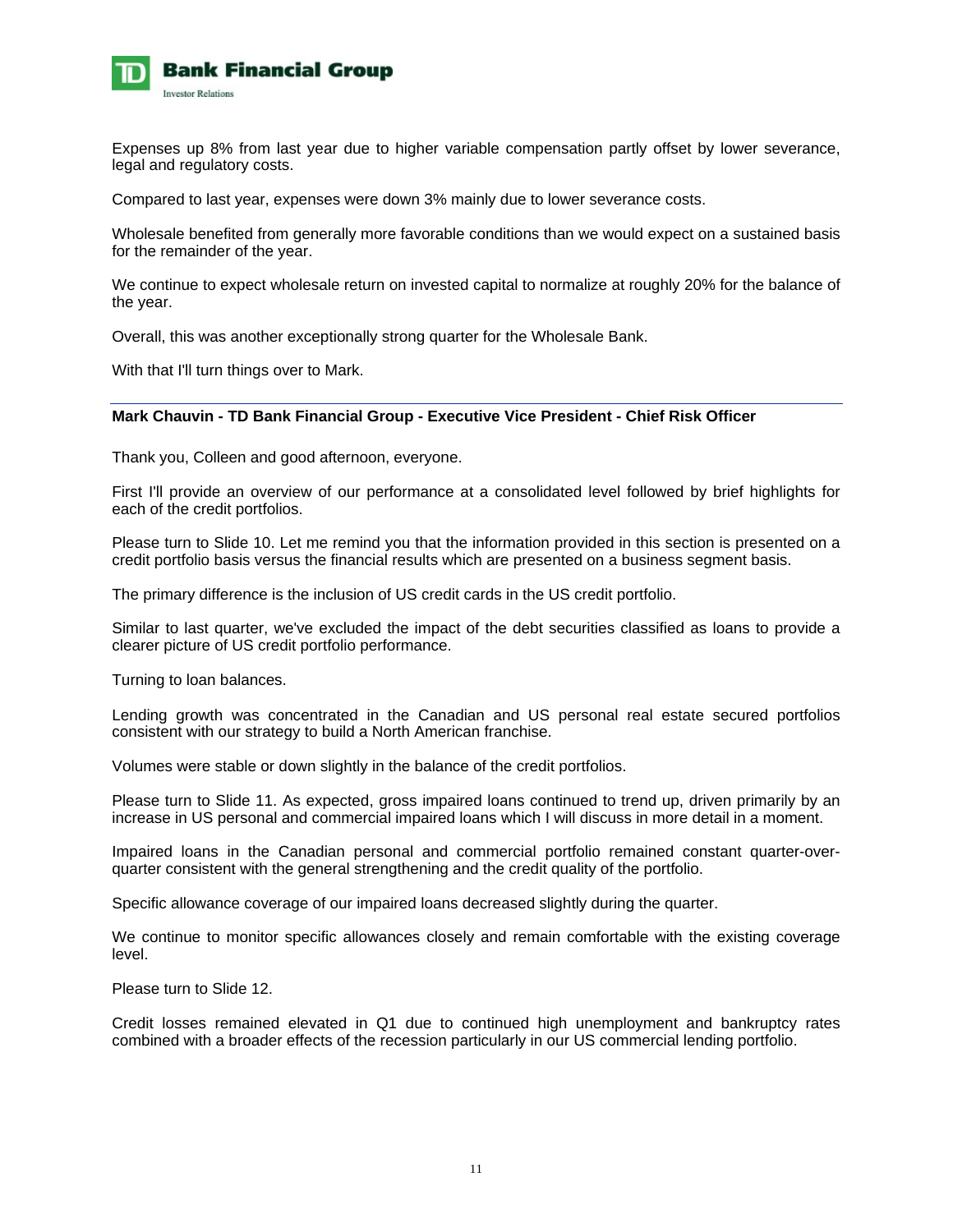

As a result of stable credit performance in the Canadian portfolios, we did not increase our general allowance for Canadian personal and commercial or wholesale banking during the quarter.

We did, however, increase our US personal and commercial reserves by 60 million due to the continuing weaknesses in the portfolio.

As observed across the industry, gross impaired coverage ratios are trending down as we enter the latter stages of the credit cycle.

In our case, this is driven by the combined impact of three factors.

First, a business mix with roughly 2/3 of our gross impaired loans in the US; second, the US market practice of charging off impaired loans earlier in the workout process thereby reducing the amount of specific allowances; and lastly, lower loss rates experienced on real estate secured loans coupled with a protracted workout period for this asset class.

The result of these three factors is higher impaired loans, combined with lower specific allowances producing lower coverage ratio.

Please turn to Slide 13 for a more detailed discussion of portfolio performance.

With respect to portfolio performance, I would highlight the following points.

Performance of our Canadian personal portfolios was fairly stable during the quarter.

Visa and unsecured line of credit loss rates eased slightly in the quarter, continued easing as expected as the economy continues to improve.

Both the Canadian commercial and wholesale portfolios continue to perform well.

We are pleased with the resilience of the commercial portfolio.

Although we saw early signs of deterioration in the latter half of 2009, these have not resulted in a material increase in impaired loans or losses.

The increases in provisions during the quarter is attributed to small business lending.

Although commercial losses are expected to trend up in 2010 from existing low levels, we're not anticipating the major increases experienced in past recessions.

Overall, we are satisfied with the performance of our Canadian portfolios.

Our outlook for our US portfolios is more cautious.

Losses in the US personal portfolio continue to trend up with seasonal delinquencies impacting Q1 performance.

We remain comfortable with the quality of new loans originated in our growing real estate secured and indirect auto portfolios.

As we expected, the US commercial credit portfolios is displaying more widespread effects of the recession.

Losses in the residential commercial real estate portfolio appear to be nearing their peak as we continue to reduce exposure in this segment.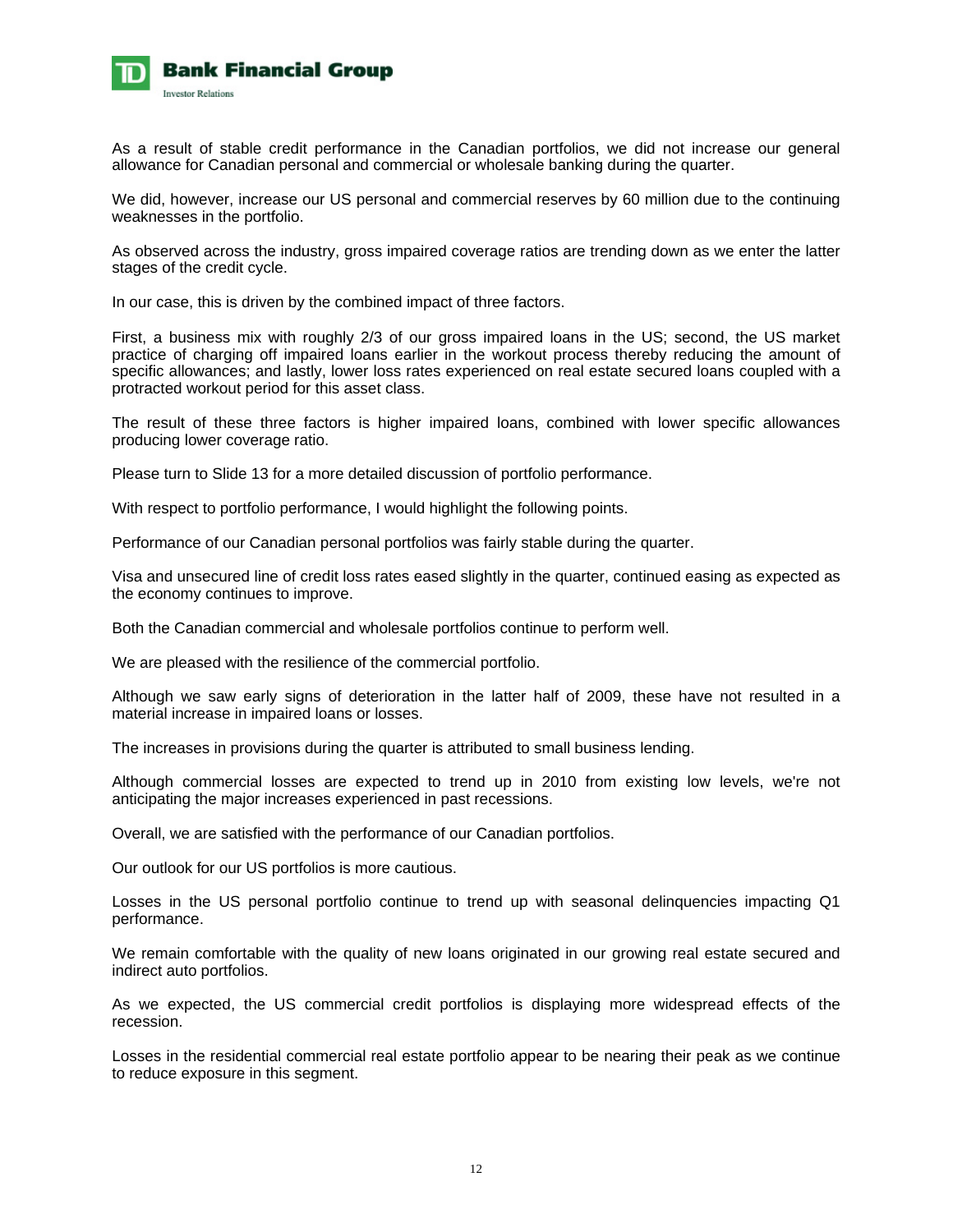

In the commercial industrial portfolio, credit deterioration was more evident in Q1. We saw a broad based rise in defaults across the portfolio, although no specific industry or geography stood out as an area of concern.

The deterioration and associated losses are expected given the economic environment.

Similarly, the non-residential commercial real estate portfolio is experiencing growing defaults as the recession plays out.

This portfolio remains a vulnerability and we expect to see loss rates rise.

Although weak credit conditions are expected to persist in the US throughout 2010, we remain comfortable that our sound underwriting standards coupled with close monitoring of the vulnerable portfolios will hold losses to manageabile levels.

We do not expect US credit performance to have a material impact on the banks overall performance in 2010.

To sum up, credit performance met expectations in the First Quarter, given the ongoing economic uncertainty, particularly in the US, we expect credit losses to continue to increase throughout the year, peeking in late 2010 followed by a decline in 2011. Now, I'll turn the presentation back to Tim.

### **Tim Thompson - TD Bank Financial Group - Senior Vice President, Investor Relations**

Thanks a lot Mark.

We're asking those participating in the Q & A portion of the meeting to ask one question at a time.

Those in the room participating in person, can I ask you to identify your name and firm before asking your question?

And just before ending the call today I'll ask Ed to offer final remarks so let's get started.

We'll come into the room here first.

Michael?

#### **Michael Goldberg - Desjardins Securities - Analyst**

Thank you. Michael Goldberg, Desjardins Securities.

Ed, has the Basel 2.1 proposal impacted your thinking about your investment in TD Ameritrade in the impact of your currency translation account or about any other strategic issues in terms of how the Bank is managed and what issues do you think Canadian banks should be focusing on regarding revisions to the proposals?

### **Ed Clark - TD Bank Financial Group - President and CEO**

That's a fairly sweeping question but I'll try to give a short answer to it. I think I guess my advice to bankers around the world is relax.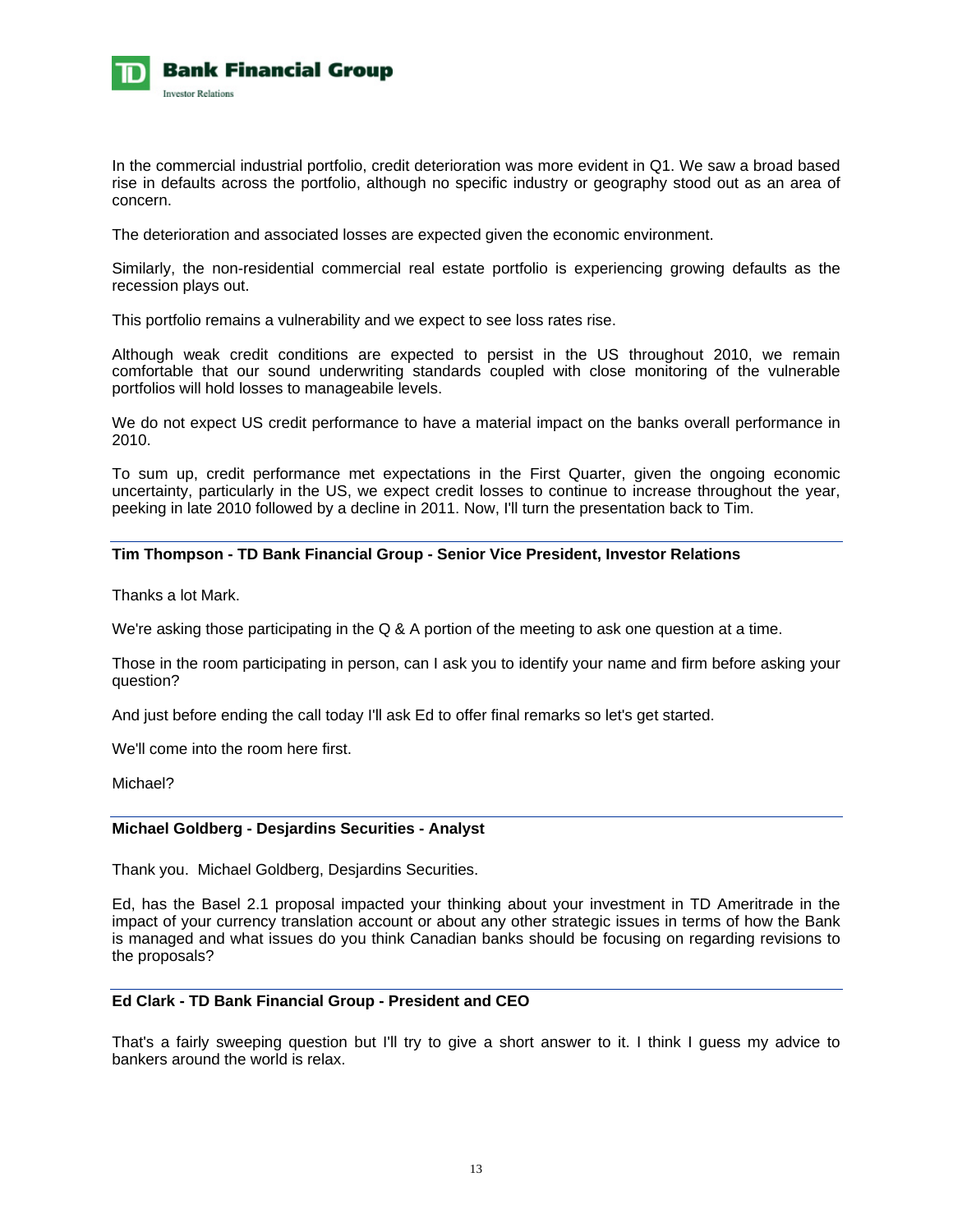

This is going to take some time to play out.

I think we all would like to see the same standards around the world but that means coming to an agreement with the whole set of countries who have formed their banking systems over the last hundred years differently so every rule change has a different impact so it's not surprising it's going to take a little while to sort out.

I think you start with a proposition that the Canadian banking system is well capitalized going into this compared to other nations in the world and secondly, one would assume that in the end of the day, the changes are going to be directed to where the problems were and in its core, the problem was that you had trading rules, capital rules that were too loose, allowed excess leverage in the wholesale dealer, and you had a mortgage system that was broken in the United States, so one would hope that whatever changes eventually come out of this are the capital that has to be raised as directly solving the problem that caused the crisis.

In our particular case, as you know, there are trading rules coming into effect at the end of 2010 so well before Basel 2.1 or 3 or whatever it's called that doesn't really happen until 2013 so the most immediate impact or the one I'm surprised frankly that the market is focused less on is that there are trading rules coming at the end of 2010. As it happens, we already moved the dealer because we thought that's where the industry was going and so the impact will be less on us but there will be an impact on us but it's an absorbable impact in our view.

You point out that in the sense of the proposed rules whether they happen or not, the most severe one for us is clearly the different treatment of the investment in TD Ameritrade and we wouldn't think that would impact our strategic stance.

We like our position with TD Ameritrade, we would hold that position, obviously the cost of holding that position and from the capital that we have to put against it will go up but it won't change our attitude to that position.

### **Michael Goldberg - Desjardins Securities - Analyst**

Can I just follow-up?

You talked about the defective mortgage product in the US. Have you actually seen any indication of actions or plans to do anything to fix this product?

#### **Ed Clark - TD Bank Financial Group - President and CEO**

I think that's going to take even longer.

I think the different political and business interest in the current model are pretty deeply embedded and given that they're embedded in a housing market that's in disarray I think people are nervous about how you move to a new model but as I say you also have all sorts of other issues that are embedded in that model so I don't think that cure is going to come quickly.

#### **Jason Bilodeau - TD Newcrest - Analyst**

Yeah, Bharat, when we look at your business and look at volume trends personal growth actually looks decent, commercial sort of flattish.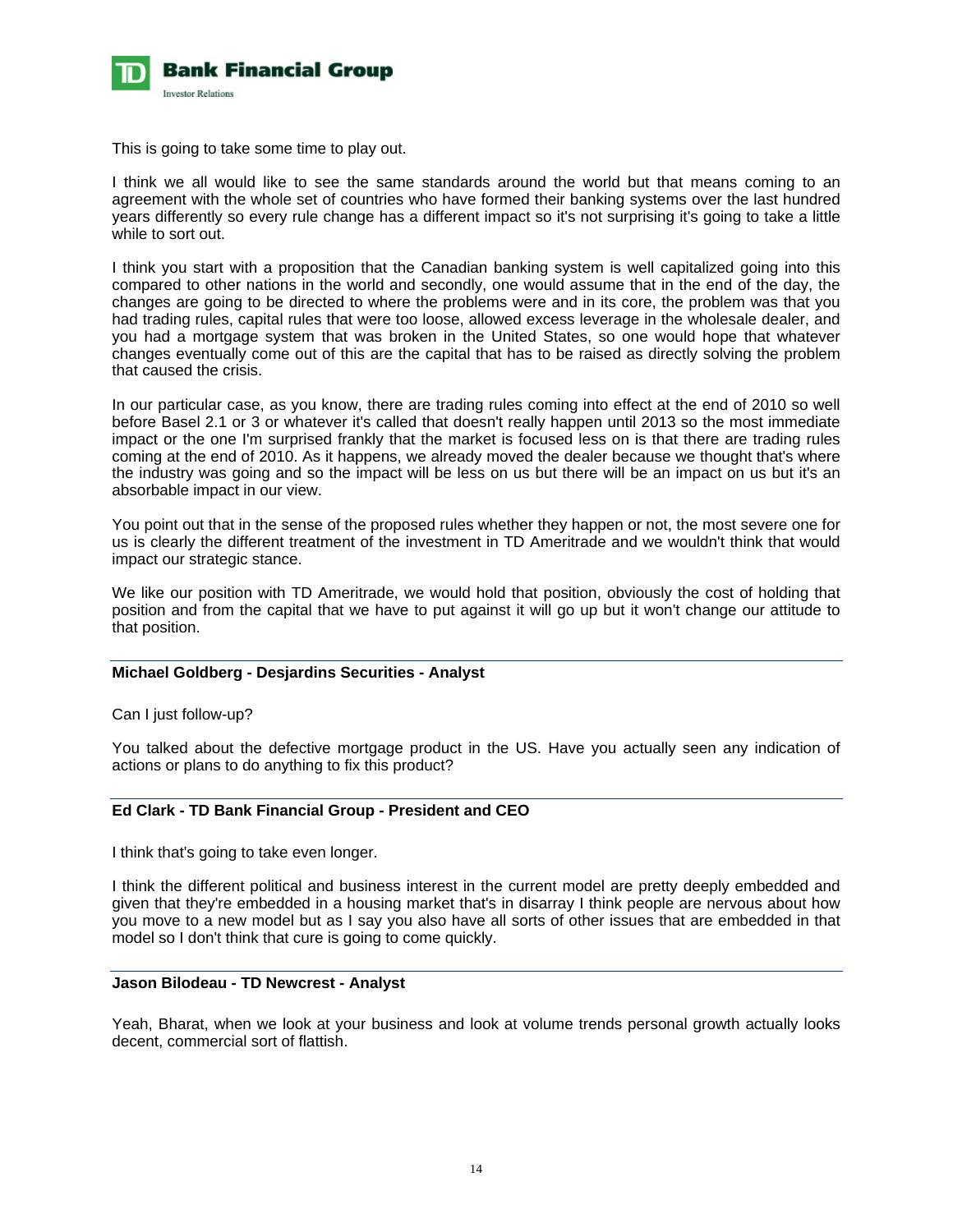

That makes a lot of sense but can you sort of help us understand how much of that is a function of the market and lack of demand for commercial lending versus any sort of product or mix strategy that TD might be employing and I guess what I'm really trying to get at is at what point and how quickly do you think your commercial book can start to grow once the market finds a bottom and starts to recover a little bit?

### **Bharat Masrani - TD Bank Financial Group - Group Head, U.S. Personal & Commercial Banking**

On the commercial side, it is purely market driven.

We've seen some moderating in our growth levels but if you look at the overall market statistics, the market is down quite substantially, so we still are taking share but obviously not growing as much as we were last year but that is due to market conditions, as the overall economy in the US continues to de lever.

On the personal side as you know, we are doing well.

We are very happy to expand our mortgage business, two legacy banks did not have a platform of any kind.

We built a new platform and frankly, are very happy with that business and are growing I'd say in an area that makes sense for us. Mortgages are becoming more of a relationship product in the US. We've noticed it. We see a deepening relationship with our existing client base by having that product the way we are delivering it now, so overall, I suspect we will continue to see momentum on the personal side and on the commercial side although we will keep on taking share, I think the growth levels will continue to be moderate until the overall demand in the US picks up.

#### **Jason Bilodeau - TD Newcrest - Analyst**

Can I just push you a little bit on the commercial front because some of your peers seemed to express a little bit of optimism in fact that the US commercial demand might start picking up. I don't think he means tomorrow but in the next six to eight months.

Are you seeing early indications that there is maybe a bottom here and that commercial may be set to pick up a little bit?

# **Bharat Masrani - TD Bank Financial Group - Group Head, U.S. Personal & Commercial Banking**

We are in certain pockets but I wouldn't want to suggest that we are back into the go go days where the market is expanding tremendously.

We are seeing some pockets where there's life.

We're seeing certain deals in the markets that suggest that we might be seeing an uptick in demand but if you look at a couple of years ago, the markets we're expanding in 10 or 12%, we were expanding faster than that.

I think last year, overall demand for C & I loans was down in the double digit area and we were high.

We increased I think we were up four or 5%, so yes, we see some signs but I wouldn't want to say that we'll see a roaring comeback in the next quarter or so.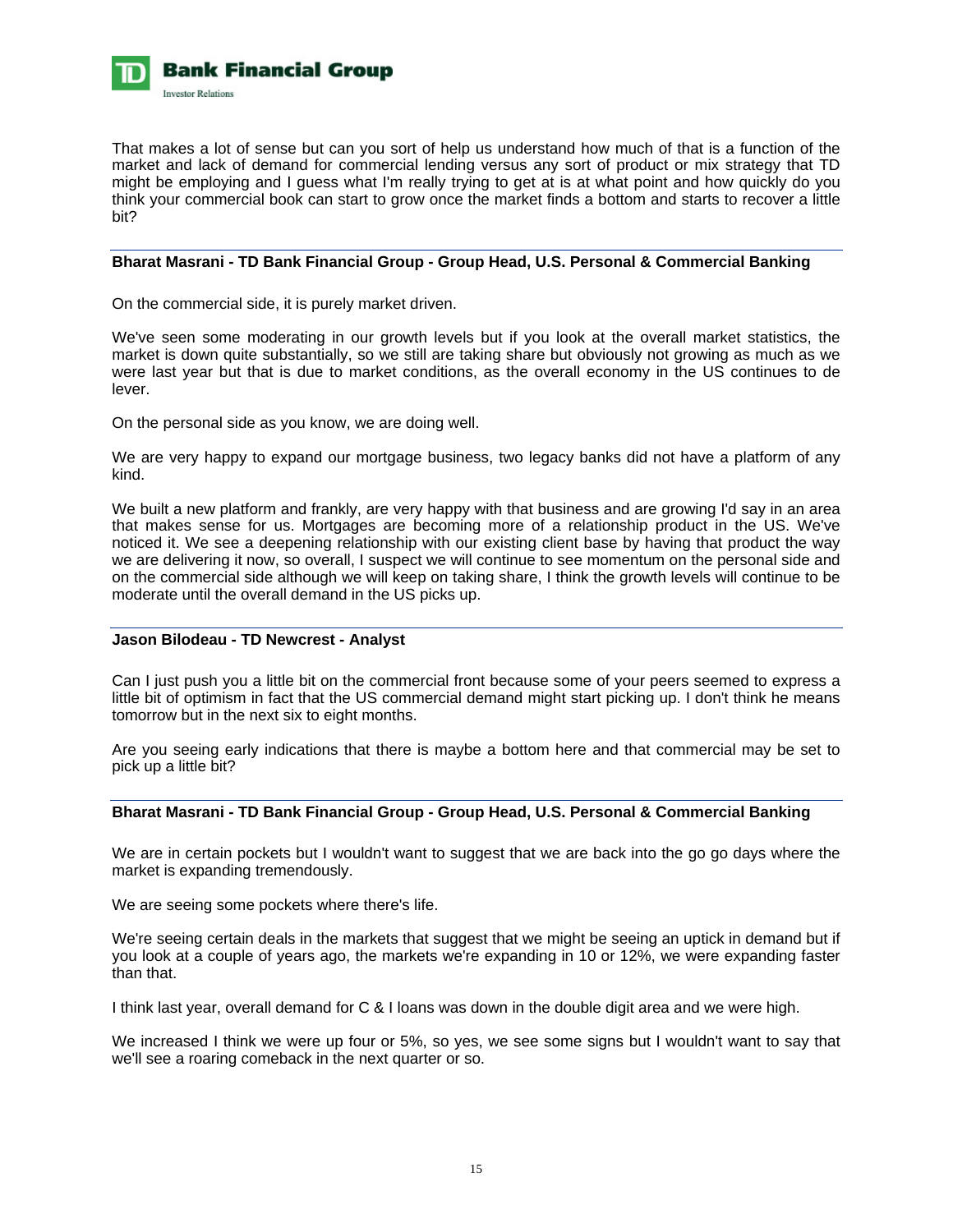

### **John Reucassel - BMO Capital Markets - Analyst**

[INAUDIBLE] loan growth in Canada, what Ed said it was moderating.

What should we expect from loan growth there and a lot of your peers have been talking about the mid to high single digits.

I don't know if that's where you are but maybe you could, in the face of rising interest rates, tougher rules on the CMHC, record high debt service ratios in Canada, record high ownership, how is, it seems like even mid to high single digits seems like a big ambitious number but maybe you could talk a bit about that.

# **Tim Hockey - TD Bank Financial Group - Group Head, Canadian Banking**

Sure.

Well if you actually break it up into its component parts let's take a look at the real estate secured lending business, so we're up 13 or 14% year-over-year.

We think the most recent changes A) are good for the economy but B) are likely to pull forward some continued growth into the call it first half of this year and then probably moderate a little bit more so back down to that middle to in terms of revenue growth, if you look over multi-year of a cycle, that never really gets much below the three, four, 5% so it will probably get down to that sort of level but after an acceleration, if you talk about non-real estate secured lending, personal lending growth, and I think that will start to moderate back down to that same sort of levels, six, seven, 8% in the cycle and if you talk about business lending we're already seeing that growth slow normally from demand dampening, we continue to take share on both categories, all three of those categories if you will, very strong share over the last year over 100 basis points in each but we also find that the competitive market has also picked up so it will probably be tougher for us to gain share at exactly the same rate going forward so that's how I'd position it.

### **John Reucassel - BMO Capital Markets - Analyst**

Ok. And then just a question for Bharat.

With the new FDIC levies, the higher taxes proposed on uninsured liabilities in the US, could you give us some sense as to what type of earnings impact this would be?

Is it 5%, 10%, or could you maybe give us some goal posts with these new rules?

### **Bharat Masrani - TD Bank Financial Group - Group Head, U.S. Personal & Commercial Banking**

For some of the rules you're talking about are still not confirmed so I think there will be more debate, ongoing debate as to what the real impact would be. In our days as you know, most of the funding we have in the US is through assessed insured deposits so that's a good thing based on at least the initial information that is coming out in some of those rule changes but overall I'd say I think it's reasonable to assume the level of earnings Ed mentioned in his comments, of a couple hundred million bucks in net income out of the US for the next few quarters for this fiscal Year is a reasonable way of looking at it. It might be some variability but that's what I think based on information available.

I think that's a reasonable way to look at our numbers for the rest of the year.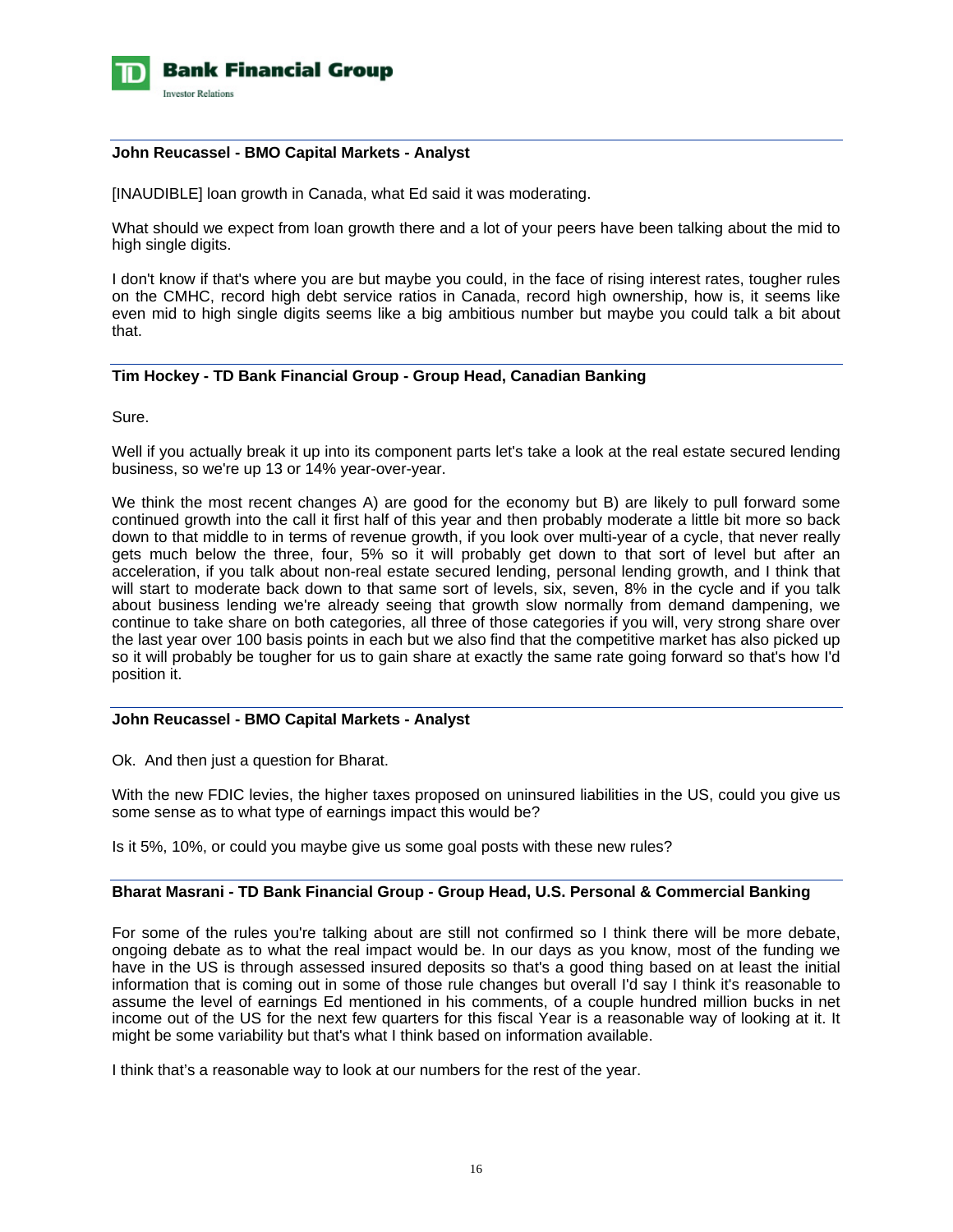

### **Tim Thompson - TD Bank Financial Group - Senior Vice President, Investor Relations**

Yassen?

### **Yassen Dimitrov - Goodman & Company - Analyst**

Yes. Yassen Dimitrov, Goodman & Company. A question for Bharat.

You have provided good disclosure on the US residential mortgage side with loan to values and FICO scores.

Can you please talk about loan to values or other relevant metrics for the US commercial Real Estate portfolio, question one and question two, when you stress that that portfolio, what kind of a loss rate are you assuming to help us gauge the downside?

# **Bharat Masrani - TD Bank Financial Group - Group Head, U.S. Personal & Commercial Banking**

I would say that our overall underwriting in both the legacy institutions was pretty strong.

The Northeast and the US where overwhelming majority of our exposures are, again is done relatively well.

I'd say the outset and Mark might correct me here but loan to values were pretty strong and the outset we were doing deals around 70-75% loan to values.

We do stress our portfolios and are happy and quite satisfied with the allowances we set up and the reserves we set up against that book and part of our framework requires us to look at those types of numbers so I don't have specific asset class losses for you but we are satisfied that in the scenarios that we have looked at, that our reserving and approach in managing those portfolios is appropriate.

### **Tim Thompson - TD Bank Financial Group - Senior Vice President, Investor Relations**

Ohad.

#### **Ohad Lederer - Veritas Investment Management - Analyst**

Ohad Lederer. Veritas Investment Management.

The increase in deposit fee revenue was very notable this quarter.

My question is how much of that is in the US and how much of that is sustainable post-July 1 when regulation E comes into effect?

### **Bharat Masrani - TD Bank Financial Group - Group Head, U.S. Personal & Commercial Banking**

So if you're talking just of the US, I'm not sure of the enterprise.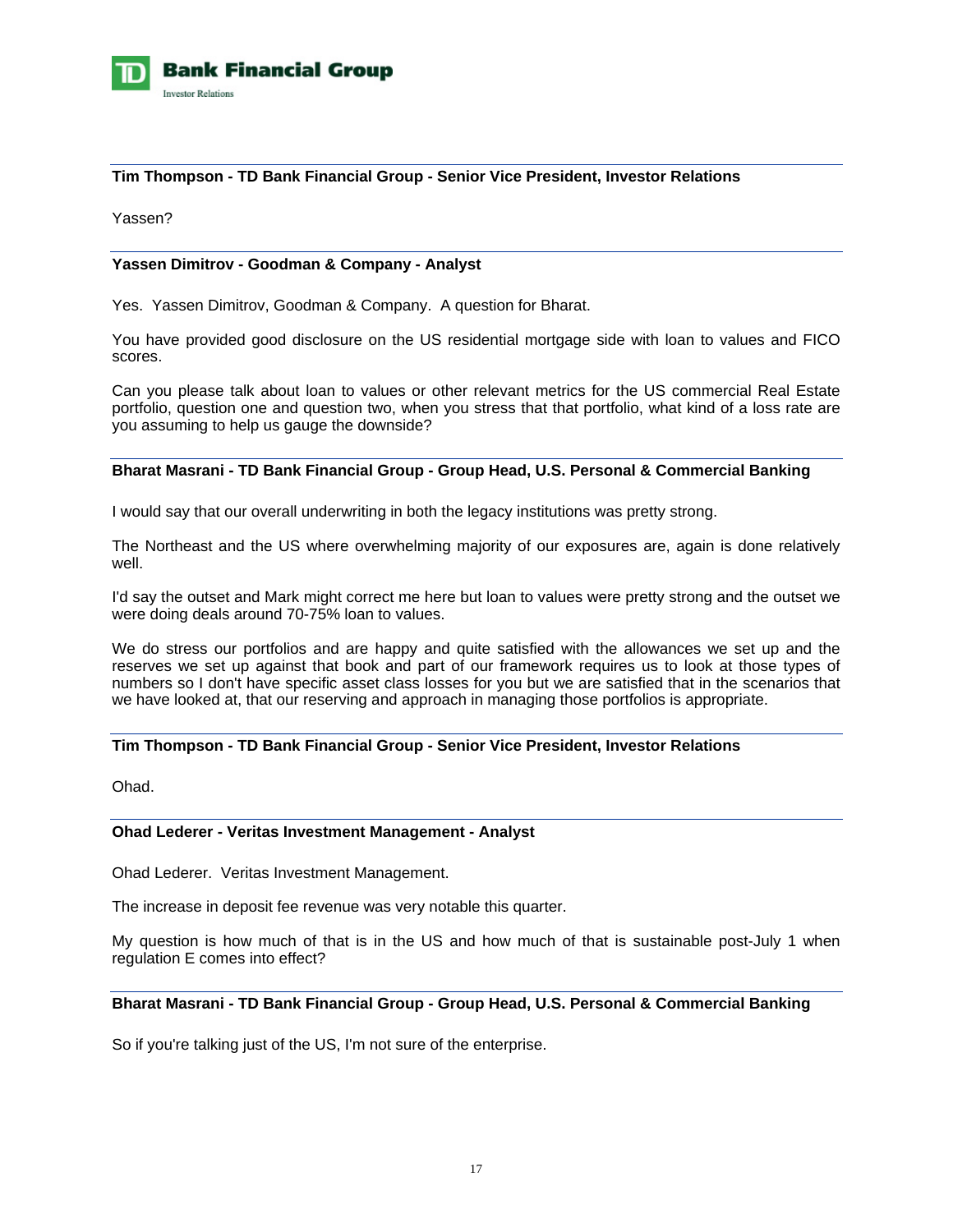

Yeah, it is just the US. So, obviously, there are changes coming as you pointed out Regulation E comes into force in July and I think part of it actually gets enforced in August. I mean, overall, we made quite a few product changes in our US business through the integration, so I'd say it's a mixed bag.

There's tail winds and headwinds but the headwinds with respect to the specific change is obviously not a small headwind for us but like I answered earlier on, it is reasonable to assume notwithstanding those changes that our earnings in the US should follow the trends you saw in the First Quarter so to put in a couple hundred million dollars of net income a quarter notwithstanding those changes for the rest of the year is a reasonable assumption, at least from what I can see.

### **Tim Thompson - TD Bank Financial Group - Senior Vice President, Investor Relations**

Can we go to the phones please for the First Caller?

### **ACT operator**

Your first question comes from Steve Theriault with Merrill Lynch Canada.

Please go ahead.

### **Steve Theriault - Merrill Lynch Canada - Analyst**

Thank you very much.

A couple questions for Bob Dorrance if I might and I know it's been indicated on the call that the wholesale results are unsustainable and I certainly appreciate that, but Bob, is there any kind of normalized range of any kind you might be able to point us towards for the trading business?

### **Ed Clark - TD Bank Financial Group - President and CEO**

It's Ed here.

You have to understand, Bob's a little sensitive. He clocks up \$370 million last quarter and then this quarter and everyone wants to know how unsustainable he is but anyway, go ahead.

### **Bob Dorrance - TD Bank Financial Group - Group Head, Wholesale Banking**

And it is unsustainable.

I have Ed looking at me every quarter and going "why"?

So that's a very good question.

I think it's been a, very much of a roller coaster in the last two years in the wholesale business as it relates to what the earnings power of the business is and what the earnings power will be, so it is very difficult to forecast, we're obviously not very good at it or I'm not.

I come back to I guess Steve sort of the tried and true, I think this is a business that we can make given the business strategies that we have and the markets that we're in. We can make 20% ROIC on a normalized basis and in good markets we'll make more than that and in bad markets we'll make less so I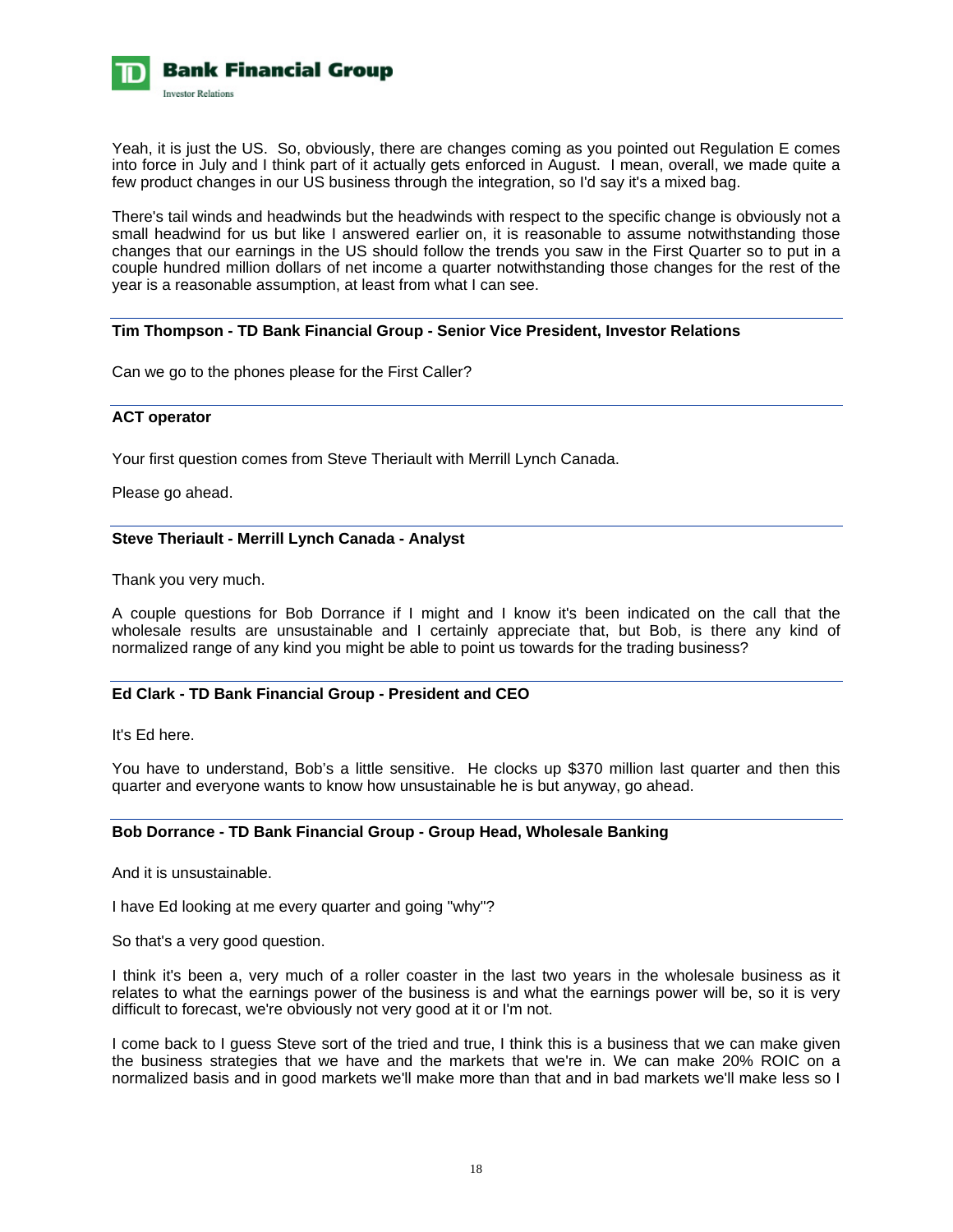

still hold true to the we have \$3.5 billion of capital in the business roughly, that might go up a little as a result of the market changes in Basel this year, and I think 20% is a normalized range.

When we get to the 20, I don't really know, but I do know that 45% is not sustainable so that's how we're looking at it. Markets are normalizing with respect to margins and spreads and competition and etc.

So I think one would expect that these high levels of ROIC that we're earning in the wholesale part will go down and they'll go down on average to 20% and how quickly it gets there will be a function of how good the Markets are over the balance of the year.

#### **Steve Theriault - Merrill Lynch Canada - Analyst**

We talked a bit about market risk, Bob.

Do you have any ability to quantify what you think the market risk changes might be for Q1 '11 or are we talking about a double of market risk?

I know it's not super material to the Bank, but I'd be interested in it.

#### **Bob Dorrance - TD Bank Financial Group - Group Head, Wholesale Banking**

I think in terms of the market risk weighted assets, we're still working through that. A) and doing the relevant applications and B) getting the appropriate interpretation of the rules because that's still influx a little bit, and then also, our positions relative to when we actually apply those new parameters, our books have changed as well but in terms of market risk weighted assets I think it's fair to say that an easy, it'll be at least a double, how much more than that we'll have to see.

### **Steve Theriault - Merrill Lynch Canada - Analyst**

And one last quick one if I might.

Any thoughts, anything you can tell us on your desire or intention to look to become a primary dealer in the US?

Any update there?

Anything you care to say?

#### **Bob Dorrance - TD Bank Financial Group - Group Head, Wholesale Banking**

I guess what I would say is that during the course of the credit crisis we were able to take advantage of that to build a US Treasury trading business in New York and we have been building that and continue to do so and if we determine that it's an advantage, we'll update you at that time.

### **Steve Theriault - Merrill Lynch Canada - Analyst**

Fair enough.

Thanks for your time.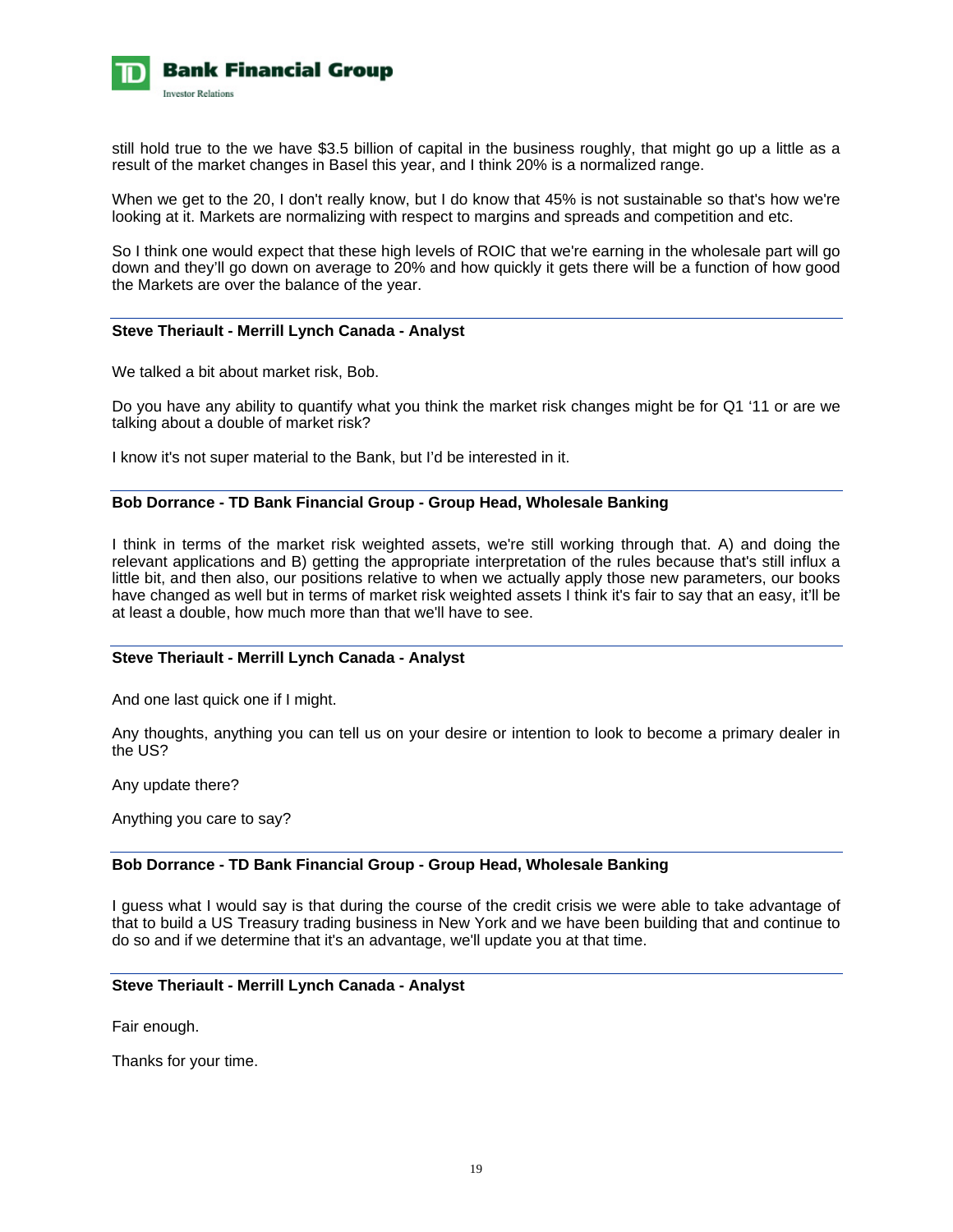

### **Tim Thompson - TD Bank Financial Group – Senior Vice President, Investor Relations**

Next caller, please?

### **ACT Operator**

Your next question comes from Cheryl Pate with Morgan Stanley.

Please go ahead.

### **Cheryl Pate - Morgan Stanley - Analyst**

Oh, hi. I have a couple questions for Bob as well.

Just wondering if you could help us size to what extent the trading this quarter, what is the impact of the unwind in the positions in a positive way versus sort of core underlying trends and then secondly, if you can sort of discuss the trends in the quarter, and maybe compare what he saw in January versus November, December time frame.

#### **Bob Dorrance - TD Bank Financial Group - Group Head, Wholesale Banking**

The part of the - as both Ed and Colleen mentioned in their comments, I think part of the favorable trading revenue that we had in the quarter was that we were able to exit some of our credit trading positions at values that were higher than we thought.

While that was a nice thing to have, it was certainly the actual trading experience we had in our ongoing core business was the primary reason for the good results.

We wanted to give you the context though that that was there, but that was positive.

I think if you look at the trading revenues in the schedule, you can already see that in foreign exchange that the revenues had been normalizing and that started back in the middle of last year and they're coming down to more normalized levels.

On the fixed income side, where we have a higher weighting to fixed income then perhaps some of the peers, those markets have held up more strongly, particularly in origination and with origination has come good trading.

We've also added as I mentioned in the previous caller, we've added a US trading business during the course of the last couple years so I think that's new and a higher level of revenue.

I think what you're starting to see now is that the fixed income markets have been significantly repaired.

Our margins aren't as attractive.

Origination is still strong but we've had a few hiccups along the way in the last little while in terms of the European markets so I think it's starting to normalize there as well and that's probably similar to comments that you've heard in other wholesale banks.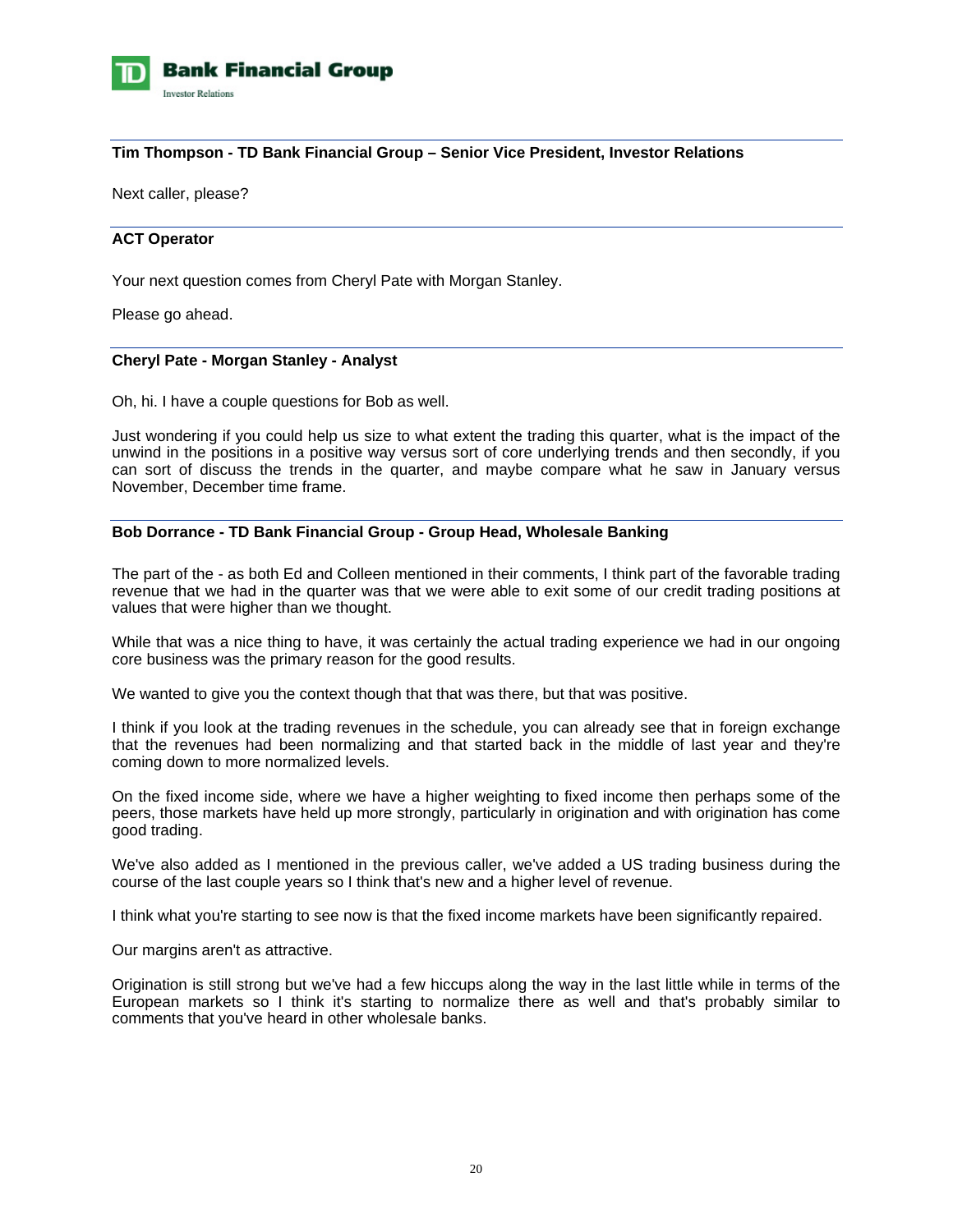

### **Cheryl Pate - Morgan Stanley - Analyst**

Thanks for the color.

That's helpful.

If I could just ask a second question for Tim Hockey.

Efficiency in the Canadian P & C business is really strong this quarter, record low.

Can you talk about how we should think about normalized run rate for the balance of the year?

### **Tim Hockey - TD Bank Financial Group - Group Head, Canadian Banking**

Inefficiency ratio?

### **Cheryl Pate - Morgan Stanley - Analyst**

Yeah.

# **Tim Hockey - TD Bank Financial Group - Group Head, Canadian Banking**

We think it will firmly start with a four.

Want a little more than that?

### **Cheryl Pate - Morgan Stanley - Analyst**

That would be great.

# **Tim Hockey - TD Bank Financial Group - Group Head, Canadian Banking**

If you think about 11% revenue growth and 1% expense growth that's a pretty wide gap.

We don't tend to operate that way.

We continue to believe our philosophy is to drive future strong revenue growth by investing in our business, and so the good news is this quarter we didn't have in any way, a sort of panic attack on expenses and pull them back.

In fact we're continuing to invest and we will continue to invest in the next few quarters obviously, so we'll see a narrowing of the gap but the great thing about efficiency ratio is it continues to go down with the gap between revenue and expense so we're feeling very comfortable about the current speed that we're on.

### **Cheryl Pate - Morgan Stanley - Analyst**

Great.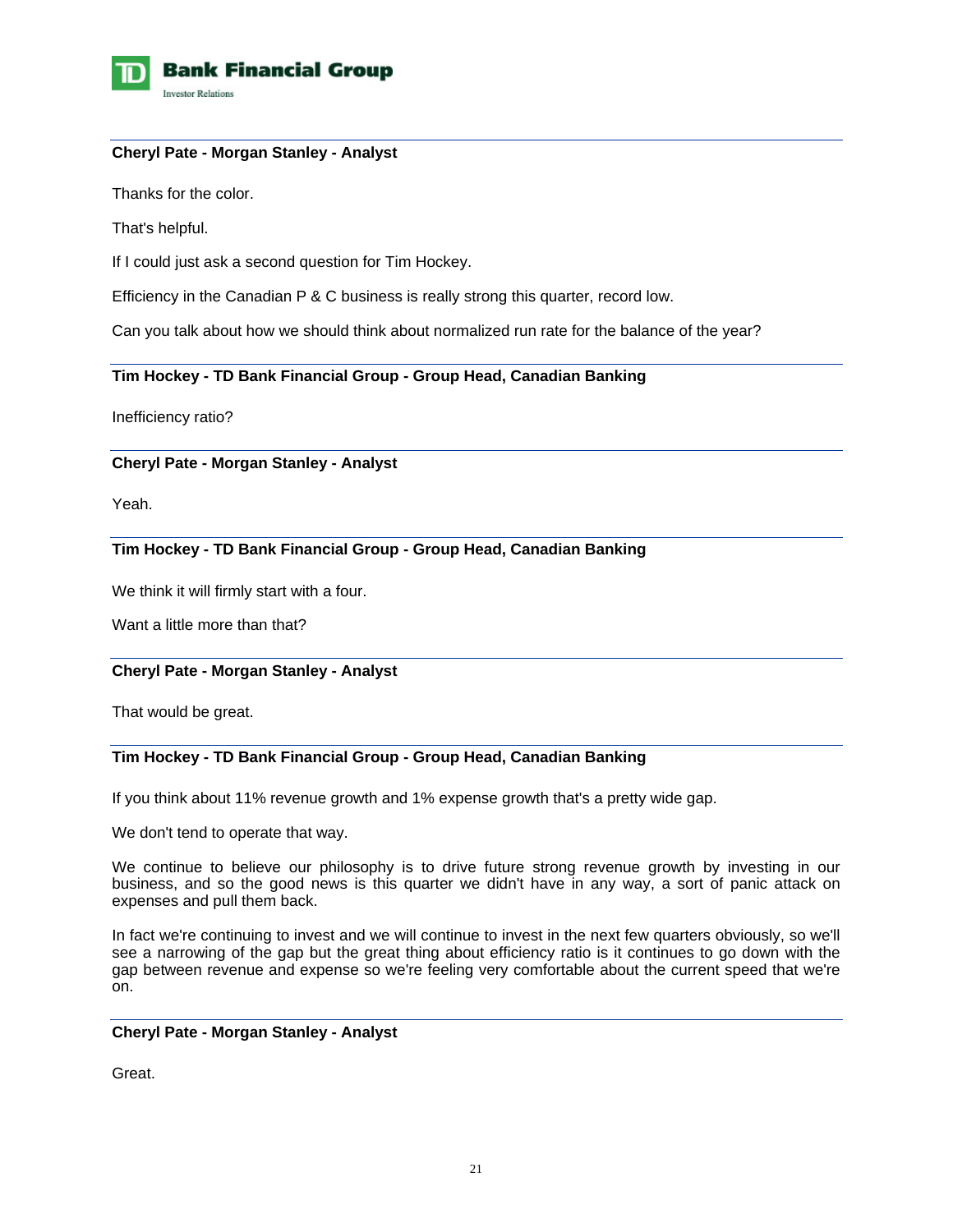

Thank you.

# **Tim Thompson - TD Bank Financial Group - Senior Vice President, Investor Relations**

Thanks, Cheryl.

Next caller please?

### **ACT Operator**

The next question comes from Brad Smith with CI Capital Markets.

Please go ahead.

### **Brad Smith - CI Capital Markets - Analyst**

Thanks very much.

Ed, this is a question for you.

You mentioned in your earlier remarks that you were pleased with the recent government initiative.

My question is this.

I was just curious if you could maybe fill us in a little bit as to why since all of the banks seem to feel that this was the right thing to do, why the government had to be asked to do it and why the banks just as a group didn't set their own internal underwriting standards and tighten things up, I guess the question that comes out of that in my mind is where there's some participants in the market that were not seeing the need to tighten standards and was there some concern market share would be shifted around if there wasn't sort of a top level government action, and then my second follow-up to that is if you might recall the last time that the Canadian banks asked the government to sort of intervene in a sort of operating policy decisions.

### **Ed Clark - TD Bank Financial Group - President and CEO**

I'm going to let Tim answer the first one.

There's a story that said that the banks asked the government.

I think the government itself was coming to its own views and I'm sure there were lots of informal conversations that went on to say where do you think this is and I think most banks were saying that if you go back and motor up and say you have this debate around asset bubbles and should you solve asset bubbles by broad monetary policy or should you actually try to do it with narrower focus regulation, I think most banks if asked that question would have gone back to the government and say this is probably a classic case where rather than raise, tighten monetary policy gently, you gotta start touching the brake through singly focused instruments but I don't think there was a formal request on either side on this particular topic.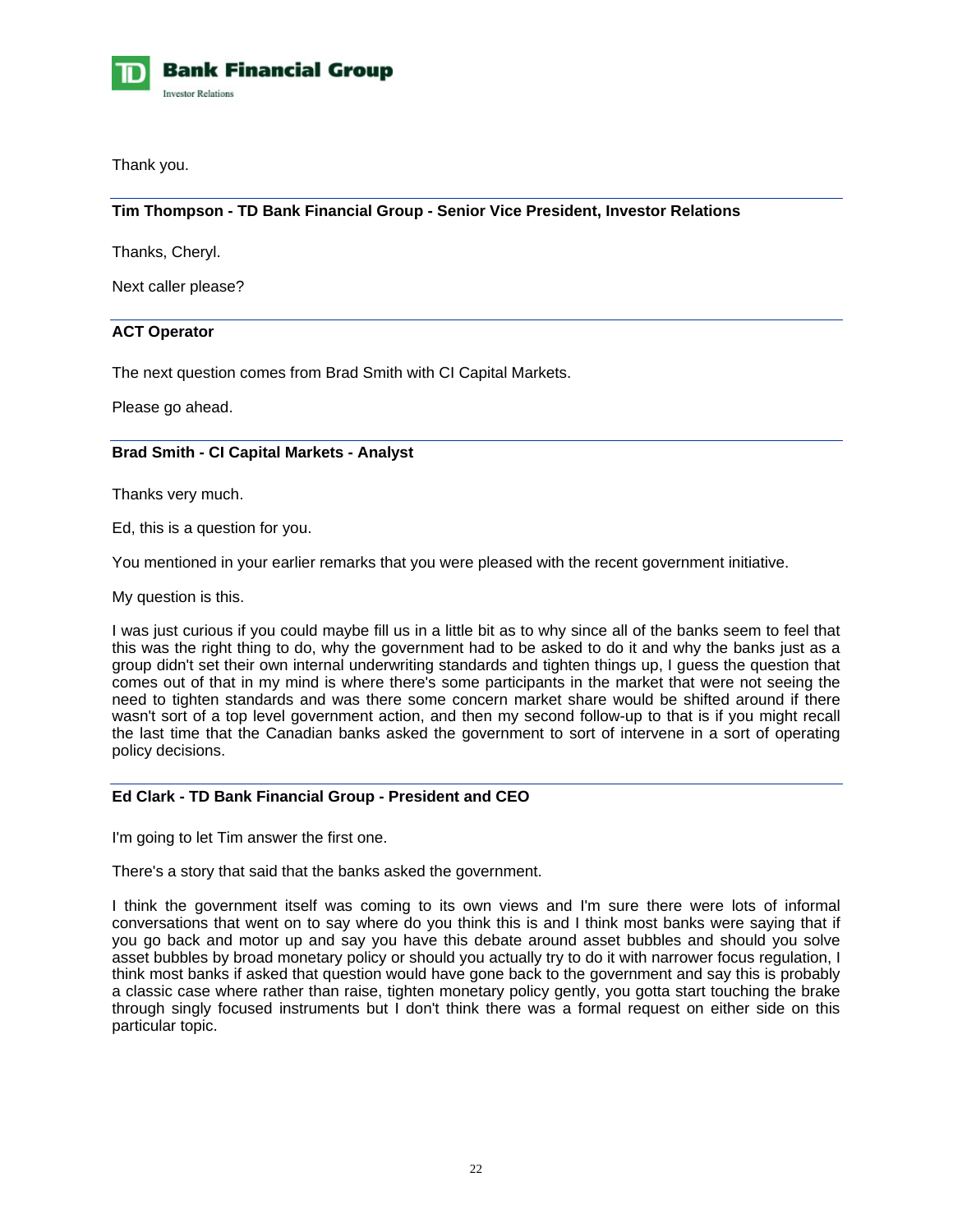

### **Brad Smith - CI Capital Markets - Analyst**

I see, okay.

You're right.

I mean I think the story has been written many times in the last few months that there was a formal request being made.

### **Ed Clark - TD Bank Financial Group - President and CEO**

Yeah, but Tim can talk to, still try to answer your question, since it's a good question, how come you just didn't do this yourself on your own, fella.

# **Tim Hockey - TD Bank Financial Group - Group Head, Canadian Banking**

And I think actually Brad that many of the banks lending institutions did obviously take a look at their own lending adjudication standards and make tweeks here and there.

I think the real issue though is that we have a system in Canada where CMHC governs many of the parameters and that as a government body they can make sort of broad sweeping statements that as Ed says does tend to take the heat off of the sector as opposed to a more broad based approach so we're very supportive of this particular change.

We think it's the right level of temperance to put on the market.

Some of the banks I think were actually achieving these types of standards anyway but of course, any time there is a change that the CMHC makes, we're all essentially governed by, then it levels and resets the playing field because any time as you alluded, one of us moves unilaterally there are share shifts that aren't necessarily good for any of us so moving the industry down lock step is good for Canada and therefore it's good for the industry.

#### **Brad Smith - CI Capital Markets - Analyst**

Thanks very much.

**Tim Thompson - TD Bank Financial Group - Senior Vice President, Investor Relations**

Next caller please?

### **ACT Operator**

Your next question comes from Mario Mendonca with Genuity Capital Markets. Please go ahead.

#### **Mario Mendonca - Genuity Capital Markets - Analyst**

Good afternoon.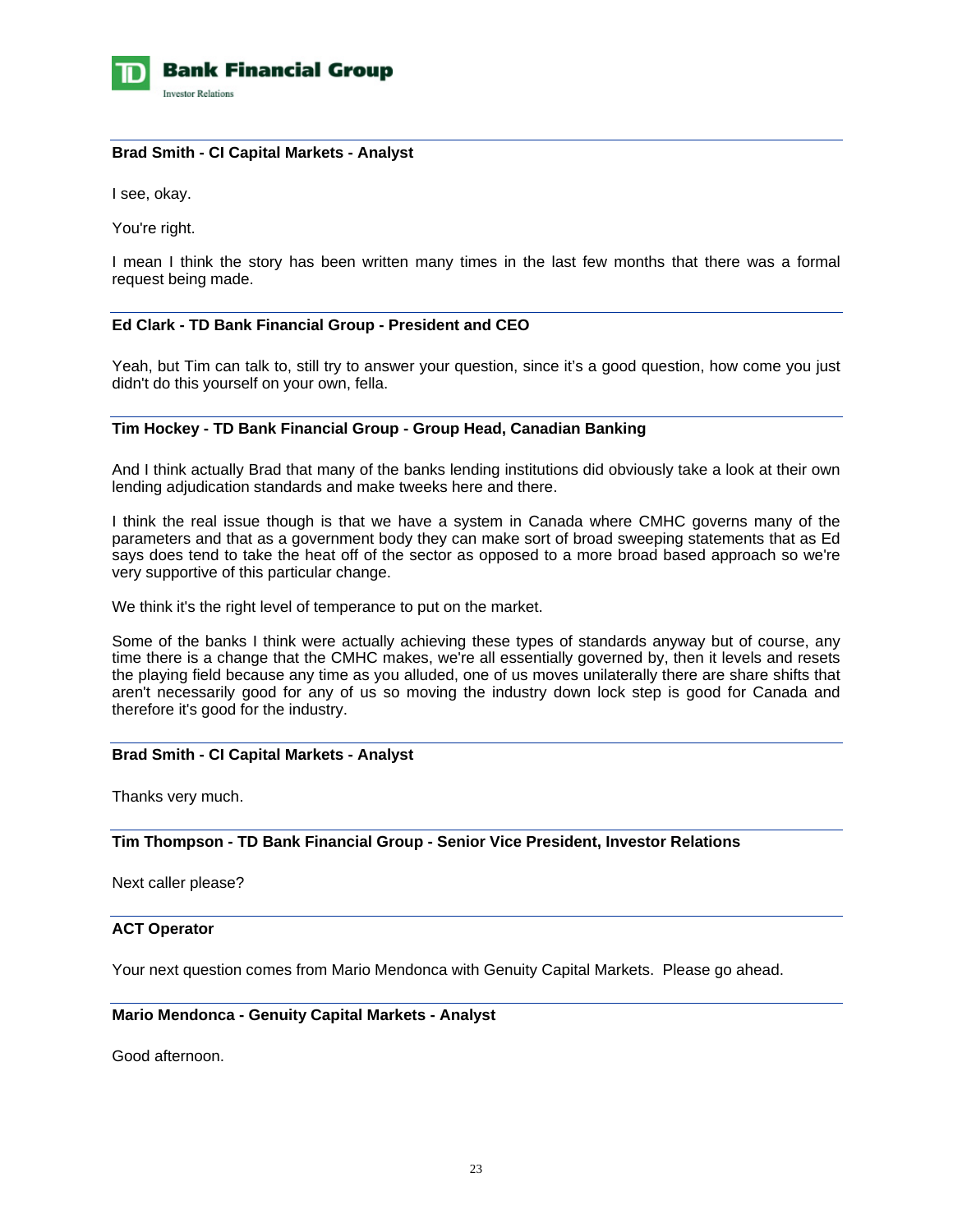

Bharat, a question. In response to questions about changes in overdraft fees or your ability to charge overdraft fees, deposit fees and even the responsibility crisis, you've referenced a couple of hundred million dollars in net interest income and I just haven't followed that reference.

What are you getting at when you say 100-\$200 million in NII?

### **Bharat Masrani - TD Bank Financial Group - Group Head, U.S. Personal & Commercial Banking**

I didn't mean NII.

My view, what I was saying is that this quarter you saw the US P&C deliver US \$250 million of net income after-tax and I think it's based on what I can see, notwithstanding the changes that you talked about, it's reasonable to assume for the balance of the fiscal year that we should be earning around that number, a couple hundred million of net income after-tax per quarter.

### **Mario Mendonca - Genuity Capital Markets - Analyst**

I see, so you're suggesting to us that there are things that you can do to counteract what we've just mentioned?

### **Bharat Masrani - TD Bank Financial Group - Group Head, U.S. Personal & Commercial Banking**

Yeah.

I mean, there are mitigation strategies, I think Regulation E not to get into too details but requires specific customer segments opt-in to certain product changes so all the banks are moving towards various strategies to make sure that customers who want that service do get that service, so overall, I feel that notwithstanding those changes, I think it's reasonable to assume that we will earn a couple hundred million dollars in net income after-tax over the balance of the year per quarter.

### **Mario Mendonca - Genuity Capital Markets - Analyst**

That was very helpful.

Thanks for the clarification.

Now, just going back to what Brad was talking about there, changes in CMHC rules.

I'm struck by how much stronger TD's personal loan growth has been than your peers over the last sav year or so, year-over-year, TD's something like 13, your peers would be like 6.5 so essentially a double, I know you can't say that TD's going to get themselves into trouble here because they've grown it so quickly but does that cross your mind at all that your peers are maybe being a little bit more prudent or is this just simply the service model coming through?

# **Bharat Masrani - TD Bank Financial Group - Group Head, U.S. Personal & Commercial Banking**

I'm not sure, are you asking about Canada?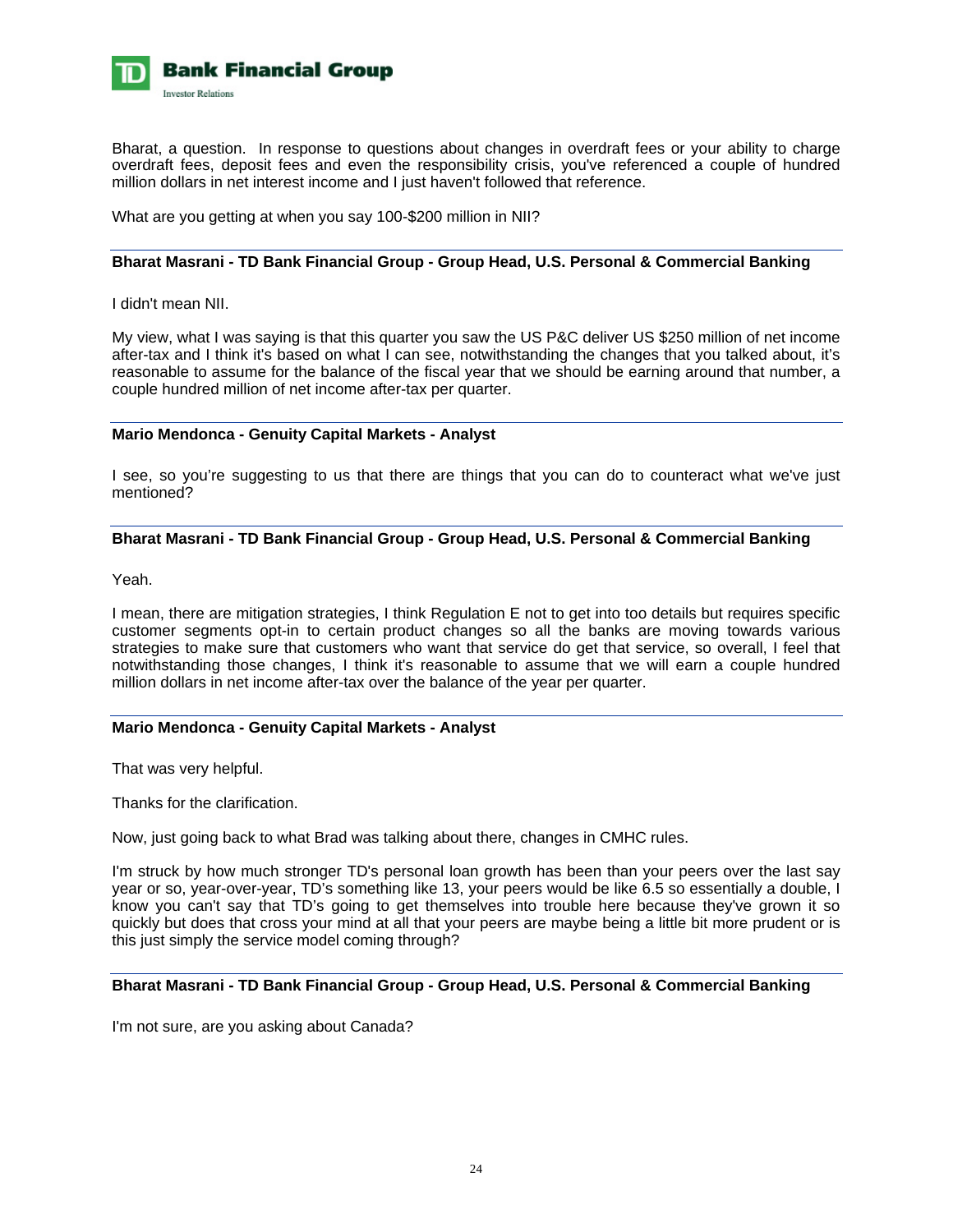

### **Mario Mendonca - Genuity Capital Markets - Analyst**

I'm sorry, I should be clear.

I'm asking about Canada.

# **Tim Hockey - TD Bank Financial Group - Group Head, Canadian Banking**

So certainly it crosses our mind as to whether our lending standards are prudent but we're quite confident that this is great growth and quite frankly, we took the approach going into the recession that because of our relative posting of strength and our service model that we were going to follow a pretty simple philosophy and that is we make lots of good loans in bad times and we don't make any bad loans in good times so that's sort of the philosophy and we thought we would stand by our customers in tough times and that means continue to lend.

We think the other banks essentially did what generally bankers do in recessions which they tighten up, and the loans that go bad tend to be the loans that you wrote a year or two ago, not the ones you write right in the middle of the recession so we're quite confident of the share gains we made on the personal lending side and on the business lending side have generated great revenue growth and a bit of a sea change in market share and we took advantage of the recession when we could.

#### **Mario Mendonca - Genuity Capital Markets - Analyst**

I've noticed that, but does that mean we have to be a little more sensitive to things in about a year or two at TD?

#### **Tim Hockey - TD Bank Financial Group - Group Head, Canadian Banking**

I don't think so. Our belief is that one of the things we'll see from a PCL point of view is in absolute dollars, our PCL rate, we hope will come down certainly with the rest of the industry but because of our growth itself, it's best to focus on the PCL rate.

The PCL rate will come down more dramatically that the absolute dollars in PCL because our loan growth, as you say, has been so much more dramatic than the competition.

#### **Mario Mendonca - Genuity Capital Markets - Analyst**

Thanks. Thanks for being so candid.

#### **Tim Thompson - TD Bank Financial Group - Senior Vice President, Investor Relations**

Next caller, please?

#### **ACT Operator**

Your next question comes from Darko Mihelic with Cormark Securities.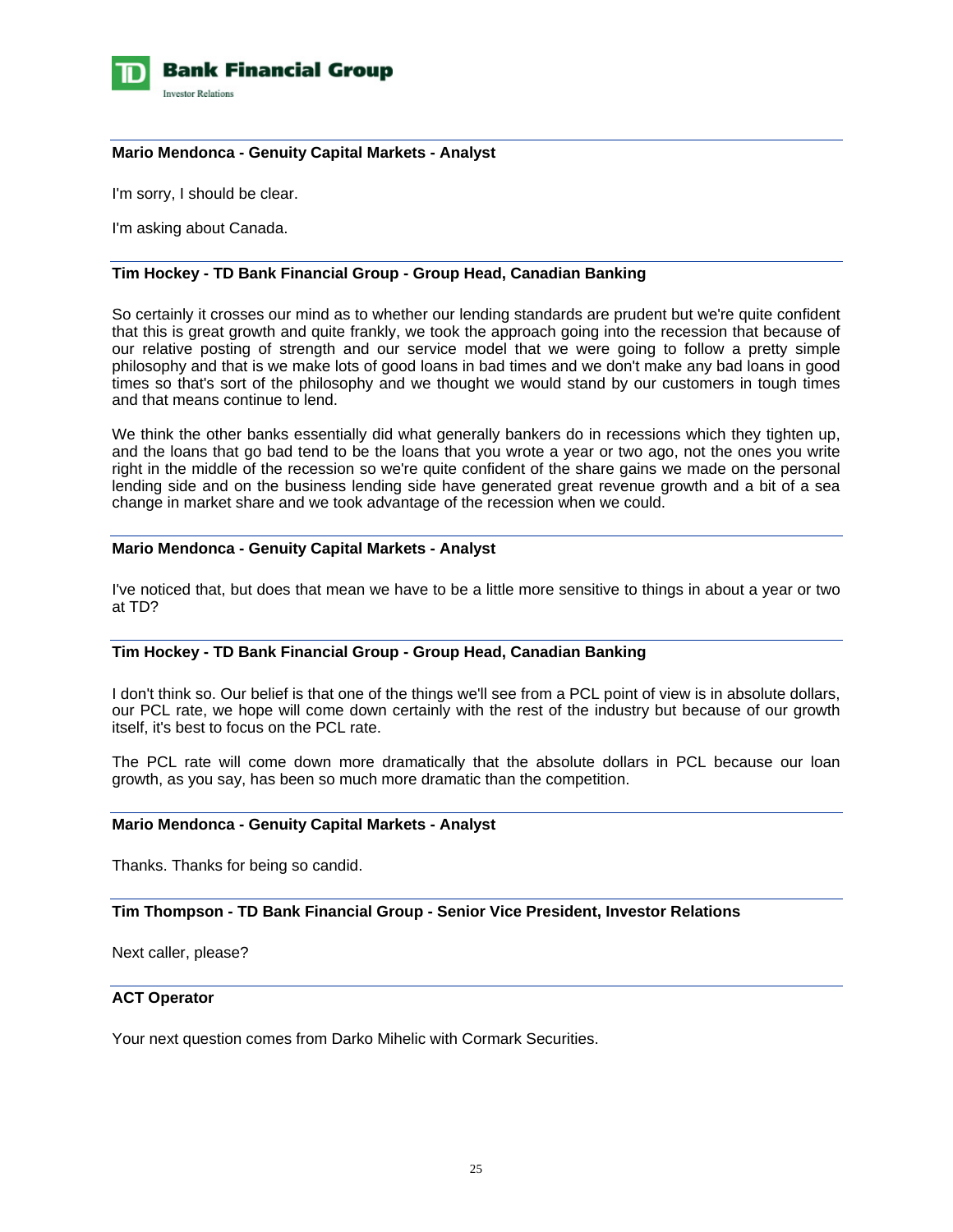

#### **Darko Mihelic - Cormark Securities - Analyst**

Hi, Tim actually I'd like to test your confidence on the underwriting and I'm looking at Page 25 of the supplementary and at Line 25 which shows the loan loss rate in the other portfolio at 242 basis points for the first quarter which looks like a new high and I guess a couple questions come out of that.

The first is, if I go back, I can see a low of about 1.5% in that portfolio so, the questions that pop out of this are can that 242 rate trend back down to 150 and secondly, why is that 242?

What caused the jump in the quarter and why such a high rate and look at some other banks, they don't have such a high rate?

I think some VFC is in there but maybe give us clarification as to what's in there because by my math if I take it down to 1.5% from 2.4 that's about \$200 million lower annualized in loan loss provisions from your division so any help on that would be very good.

### **Tim Hockey - TD Bank Financial Group - Group Head, Canadian Banking**

So there are some items that we took in the first quarter that I think are expressly in that row.

I can't do the math in my head as to what I attributed to that but it's probably more of a one-time item.

I can tell you again if you're testing my confidence, I am quite confident that even in the other category we are seeing the absolute level of rates in personal, credit, PCLs having crested.

I guess it's the short answer. And by individual category, I can't think of one that's an outlier that would cause that one to go up other than the sort of one-time, so we can get back to you on that specific line item, but I think we're okay.

### **Darko Mihelic - Cormark Securities - Analyst**

But is it fair to use the 150 as a sort of target right to go down towards?

### **Colleen Johnston - TD Bank Financial Group - Group Head Finance and CFO**

Yeah, I think what you're probably looking at here, Darko, is that we changed the provisioning and methodology for the old VFC portfolio and so you're seeing that actually go through a specific as opposed to a general so you should be seeing an offset, so essentially those loss rates, the underlying loss rates were fairly consistent quarter-over-quarter.

I think that's the anomaly you're seeing.

#### **Darko Mihelic - Cormark Securities - Analyst**

Ok. Can we follow-up afterwards?

### **Tim Thompson - TD Bank Financial Group - Senior Vice President, Investor Relations**

Great.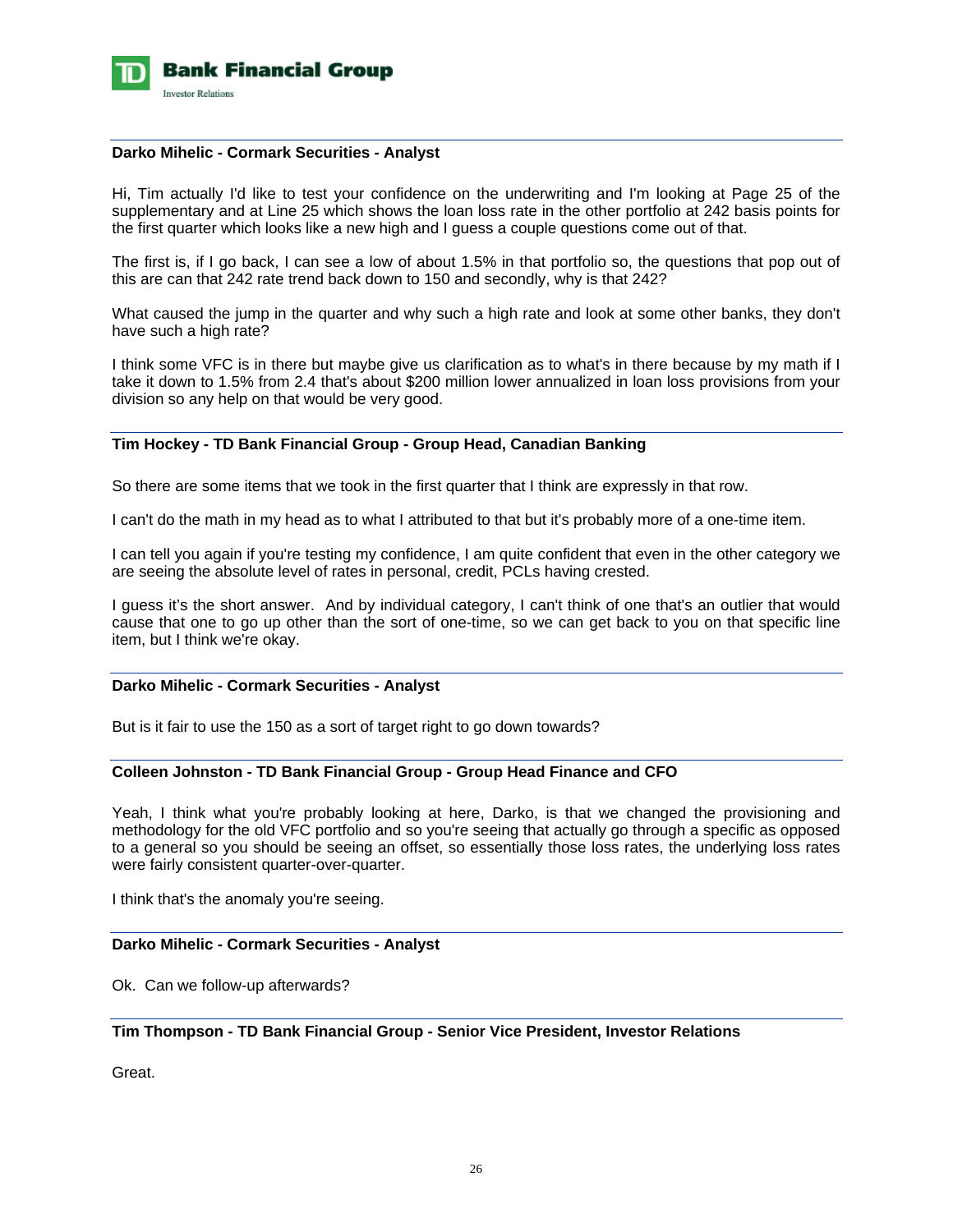

We'll post the answer to that question on the IR website.

### **Tim Thompson - TD Bank Financial Group - Senior Vice President, Investor Relations**

Next caller, please?

### **ACT Operator**

Your next question comes from Sumit Malhotra with Macquarie Capital Markets. Please go ahead.

### **Sumit Malhotra - Macquarie Capital - Analyst**

Good afternoon.

In the four pillars of earnings analysis or conversations you've been giving us last couple quarters, last quarter, Ed had a comment in which you stated low interest rates are hurting the Bank in retail but helping you in wholesale, and maybe if I tag Bob Dorrance in on this along with some of the other questions you had, when we look at the banks ability quarter after quarter to continue to post these big wholesale results, despite your view that it should normalize, what is helping you with low interest rates on the wholesale side?

Is it funding cost, is it some kind of carry business, is it the fixed income origination you've talked about, a combination of the three, and what is it that you feel goes away or normalizes in the near term when it doesn't look like at least, not short-term or long term levels of interest rates have changed that much.

### **Ed Clark - TD Bank Financial Group - President and CEO**

Bob is giving me a look like I didn't agree with you when you made the statement, but now I'm having to defend it, but go for it.

#### **Bob Dorrance - TD Bank Financial Group - Group Head, Wholesale Banking**

I think certainly as interest rates fell and went lower and that general impact on markets was very positive which is obviously very positive for the wholesale business, I think were rates to stay low and markets to slow down, we wouldn't be a net beneficiary of the low rate environment and I think Ed's also alluding to the fact that oftentimes as rates start to rise, were that to result in fixed income markets reversing, it's harder to make money in rising price fixed income markets than it is in falling priced fixed income markets.

As a matter ofcourse, we're not a carry Bank and we're not a carry Bank in the wholesale part either so we're not benefiting from a funding aspect.

### **Sumit Malhotra - Macquarie Capital - Analyst**

I certainly know, Ed has talked about that in the retail business but that hasn't been one of the reasons that TD has posted strong--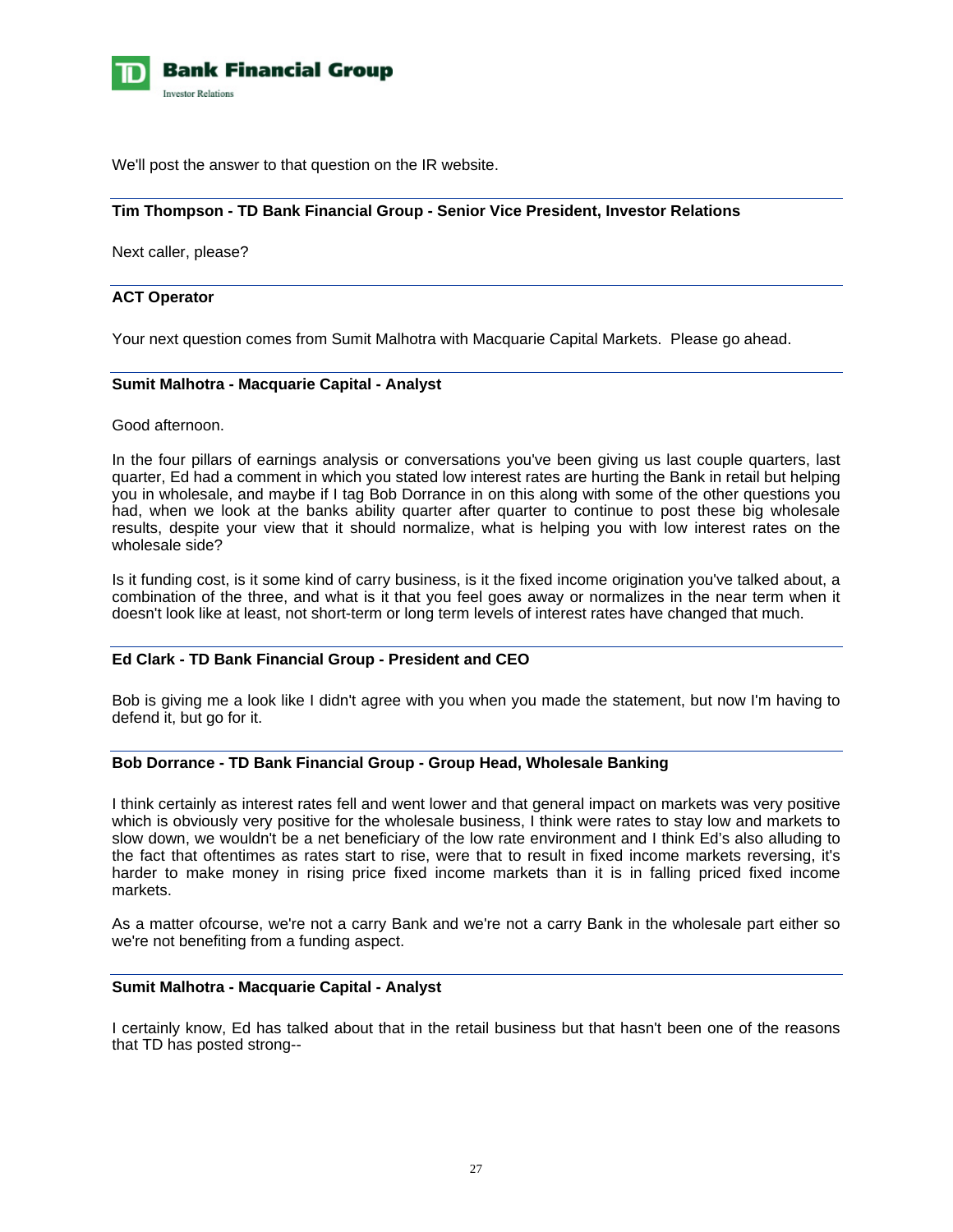

### **Bob Dorrance - TD Bank Financial Group - Group Head, Wholesale Banking**

No, but one has assets and rates fall you benefit to the point where they stop falling and normalize and then you benefit both by owning assets and also by the velocity of assets starting to improve which happened in all markets.

#### **Sumit Malhotra - Macquarie Capital - Analyst**

Just a related question and I'll stop there, on your underwriting advisory line, some of the better prints we've seen from TD perhaps since you've been giving us this disclosure in the last couple of quarters, is the bulk of this for the bank coming on the fixed income side or is there a pretty good split between your equity, you advisory and your fixed income business?

### **Bob Dorrance - TD Bank Financial Group - Group Head, Wholesale Banking**

No, we actually had a record quarter in Investment Banking, a record quarter in the history of TD securities.

It was a very strong business split between M & A, equity, and fixed income and I think because numbers are public and you can follow them certainly the equity issuance business has slowed down, it didn't start off as well in 2010 as it ended in 2009, fixed income origination remains strong and M & A was good, M & A tends to be more spotty so that's hard to forecast.

#### **Sumit Malhotra - Macquarie Capital - Analyst**

Thanks for your time.

#### **Tim Thompson - TD Bank Financial Group - Senior Vice President, Investor Relations**

Thanks.

Any last questions in the room?

#### **Richard Tattersal - Heathbridge Capital - Analyst**

Richard Tattersal, Heathridge Capital.

I think last year, Ed, at the RBC Bank CEO conference mentioned you were a bit nervous about acquisition opportunities given the balance sheets that are a bit of a black hole, you referenced Chevy Chase as a Bank that might have gone away but you might have grabbed a good franchise, you've got the FDIC, you're on the approved list for that so how active is the US M & A file in 2010?

#### **Ed Clark - TD Bank Financial Group - President and CEO**

Yeah, so I guess one of our messages is I think our fundamental view of the world hasn't really changed a whole lot and so I think we would still be quite nervous about large whole acquisitions where we're not getting any assistance, so I think for the moment we think of 2010 as we are going to keep looking at